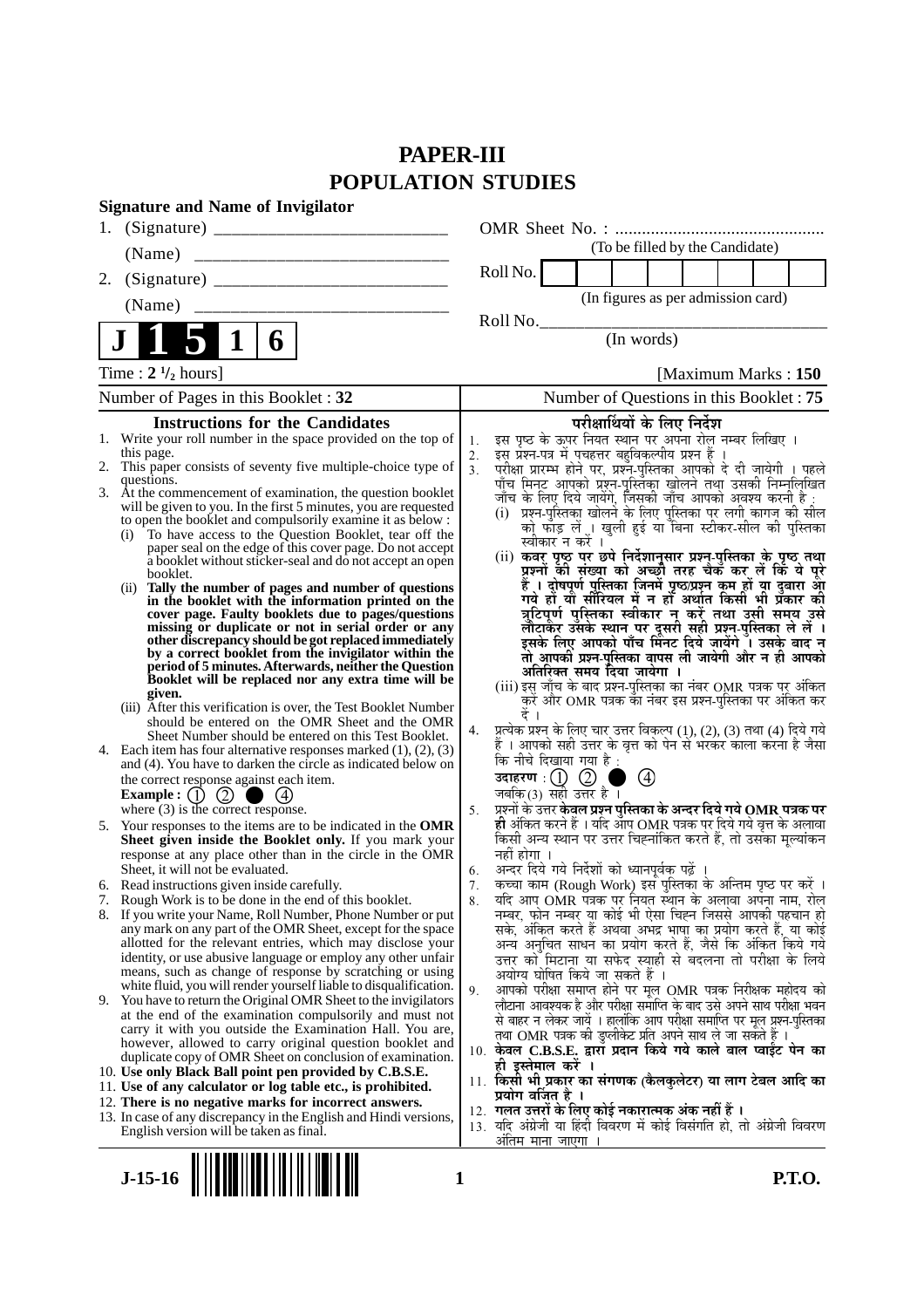# **POPULATION STUDIES Paper – III**

**Note :** This paper contains **seventy five (75)** objective type questions of **two (2)** marks each. **All** questions are compulsory.

Read the paragraph given below and answer the questions (**1** to **4** ) :

 Demographic trends in primitive populations are influenced not only by food technology but also by health, transport, war technologies, and by the system of organisation, which could be called "administrative technology". In the past health technology was so primitive that many well-fed populations had low birth rates owing to endemic venereal disease and malaria, and high mortality rates, particularly for infants. The main technique of avoiding contamination by epidemic disease was to isolate oneself as much as possible from the source of contamination by such procedures as abandoning the old village and building a new one in another place.

 Improvements in the means of transport, which open up new regions for human contacts, are likely to raise mortality rates by giving greater sway to the spread of epidemics. It is true that improvements in transport technology might sometimes reduce mortality by facilitating the supply of food to a famine-stricken region, but since such improvements make it easier for a conqueror or an indigenous ruling class to move food away from the region where it is produced, they could also result in reduction of food available for local population, with negative effects on demographic trends.

- **1.** Demographic trends in primitive populations are influenced by
	- (1) Food and health technology
	- (2) Food transport and war technology
	- (3) Health, transport and war technology
	- (4) Food, health, transport, war and administrative technology
- **2.** In the past, even well-fed population had low growth rate because
	- (1) Birth rate and death rate was low for their better nutrition.
	- (2) Death rate was high for high level of contamination.
	- (3) Birth rate was low owing to venereal disease and malaria and high death rate of the infants.
	- (4) Better access to family planning methods to keep the growth rate low.
- **3.** Improvement in transport technology would effect mortality by
	- (a) spreading of epidemics by opening up new regions for contact.
	- (b) providing low food availability to local food producer.
	- (c) providing high food availability in the areas of famine.
	- (d) transferring health related information in the affected areas.

Select the correct answer from the codes given below :

# **Codes :**

- (1) (a)  $\&$  (b) are true. (2) (b), (c) and (d) are true.
	-
- (3) (a), (b), (c) are true. (4) (a), (b), (c) and (d) are true.

# Paper-III 2 J-15-16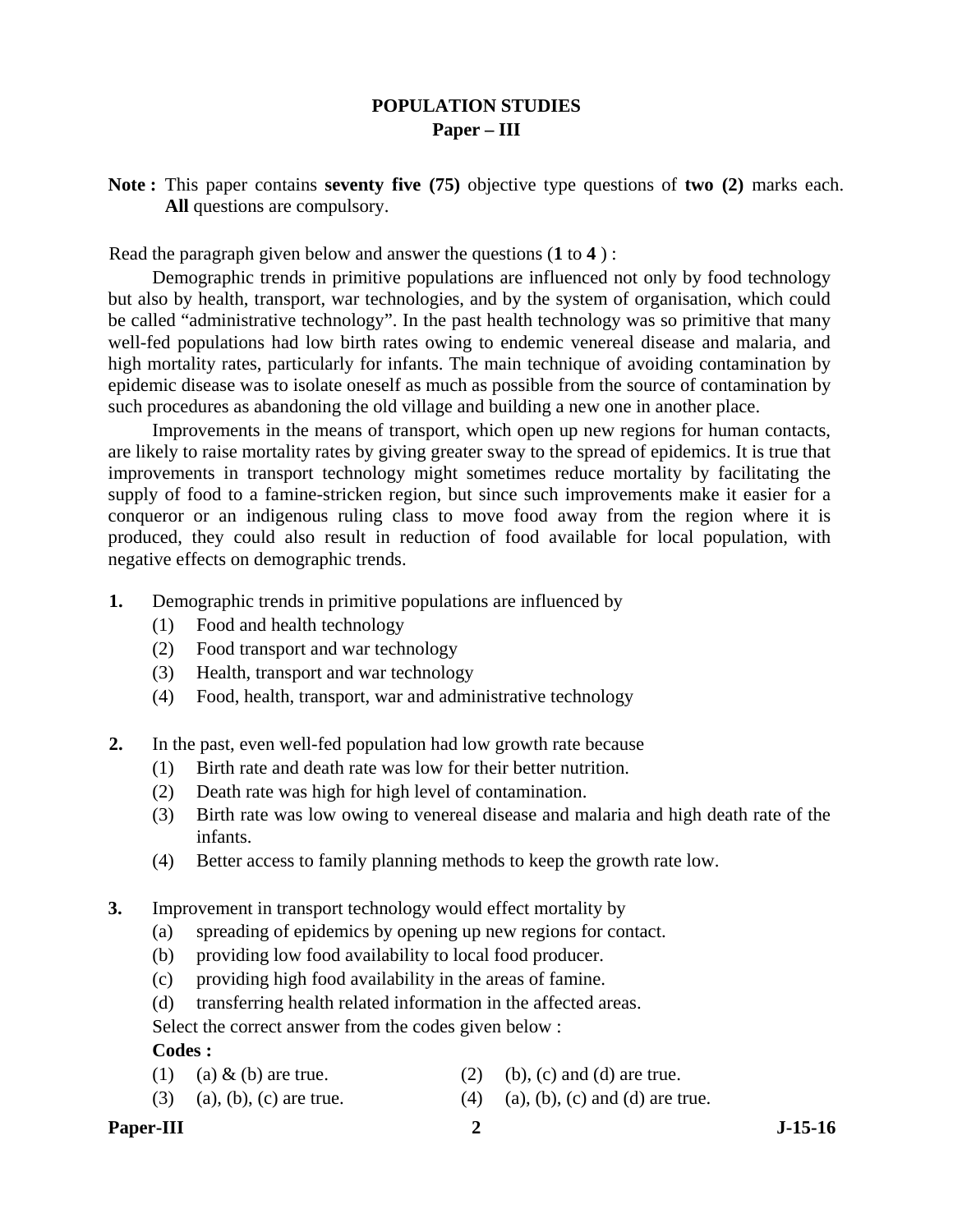# जनसंख्या अध्ययन **¯ÖÏ¿®Ö-¯Ö¡Ö – III**

**निर्देश :** इस प्रश्नपत्र में पचहत्तर (75) बहु-विकल्पीय प्रश्न हैं । प्रत्येक प्रश्न के दो (2) अंक हैं । सभी प्रश्न अनिवार्य हैं ।  $\overline{F}$ मन गद्यांश पढ़िए और इसके आधार पर प्रश्न सं. 1 - 4 के उत्तर दीजिए :

प्राचीन जनसंख्या में जनांकिकी प्रवृत्तियाँ न सिर्फ खाद्य प्रौद्योगिकी, बल्कि स्वास्थ्य, यातायात, युद्ध प्रौद्योगिकी और संगठन की प्रणाली से भी, जिसे "प्रशासकीय प्रौद्योगिकी" कहा जा सकता है – से भी प्रभावित होती थीं । पूर्व में स्वास्थ्य प्रौद्योगिकी इतनी अविकसित थी कि अनेक सुपोषित जनसंख्याओं में भी स्थानिक यौन रोगों और मलेरिया के कारण निम्न जन्म दर और उच्च मृत्यु दर, खास कर शिश्ओं में बनी रहती थी । महामारी जन्य बीमारियों से बचाव की मुख्य तकनीक यह थी कि जहाँ तक संभव हो, अपने आप को संदूषण के स्रोत से दूर ले जाया जाए, जिसमें पुराना गाँव छोड़कर नई जगह जा बसने जैसे उपाय भी शामिल थे ।

यातायात के साधनों में हुई उन्नति ने मानव संपर्क के नए क्षेत्र पैदा किए हैं । इससे महामारी जन्य रोगों के फैलने का खतरा पैदा होगा, जो मृत्यु दर बढ़ा सकता है । यह सच है कि यातायात प्रौद्योगिकी की उन्नति कभी-कभी अकालग्रस्त किसी क्षेत्र के लिए खाद्य आपूर्ति सुनिश्चित कर मृत्युता कम भी कर सकती है । लेकिन यह उन्नति, विजेता या स्थानीय सत्ताधारी वर्ग के लिए खाद्य सामग्री को अपने उत्पादन स्रोत से दूर हटा देना भी आसान बनाती है । इससे वहाँ की जनसंख्या के लिए उपलब्ध खाद्य सामग्री में कमी आ सकती है, जिसका जनांकिकी प्रवृत्तियों पर नकारात्मक प्रभाव पड़ सकता है ।

- 1. प्राचीन जनसंख्या में जनांकिकी प्रवृत्तियाँ किससे प्रभावित होती थीं ?
	- (1) खाद्य एवं स्वास्थ्य प्रौद्योगिकी से
	- (2) खाद्य, यातायात तथा युद्ध प्रौद्योगिकी से
	- (3) स्वास्थ्य, यातायात तथा युद्ध प्रौद्योगिकी से
	- (4) ⊂खाद्य, स्वास्थ्य, यातायात, युद्ध तथा प्रशासकीय प्रौद्योगिकी से
- 2. पूर्व समय में सुपोषित जनसंख्याओं में भी निम्न संवृद्धि दर देखी जाती थी, क्योंकि :
	- (1) जन्म दर और मृत्यु दर उनके बेहतर पोषण के लिए निम्न थी ।
	- (2) संदूषण के उच्च स्तर के लिए मृत्यु दर उच्च थी ।
	- (3) यौन रोगों और मलेरिया की वजह से जन्म दर कम और शिश्ओं की मृत्यु दर उच्च थी ।
	- (4) संवृद्धि दर निम्न रखने के लिए परिवार नियोजन के उपायों तक बेहतर पहुँच ।
- 3. यातायात प्रौद्योगिकी की उन्नति मृत्युतता को किस प्रकार प्रभावित करेगी ?
	- (a) संपर्क के नए क्षेत्रों के खुलने से महामारी जन्य रोगों का फैलाव
	- (b) स्थानीय खाद्य उत्पादकों के लिए खाद्यान्न की उपलब्धता घटाकर
	- (c) अकाल ग्रस्त क्षेत्रों में खाद्य सामग्री की उपलब्धता बढ़ाकर
	- (d) प्रभावित क्षेत्रों में स्वास्थ्य संबंधी सूचनाएँ स्थानांतरित कर

निम्नलिखित दिये कूटों में से सही कूट का चुनाव कीजिए :

**Ûæú™ü :** 

- (1) (a) और (b) सही हैं ।  $(2)$  (b), (c) और (d) सही हैं ।
- (3) (a), (b) और (c) सही हैं ।  $(4)$  (a), (b), (c) और (d) सही हैं ।

**J-15-16 3 Paper-III**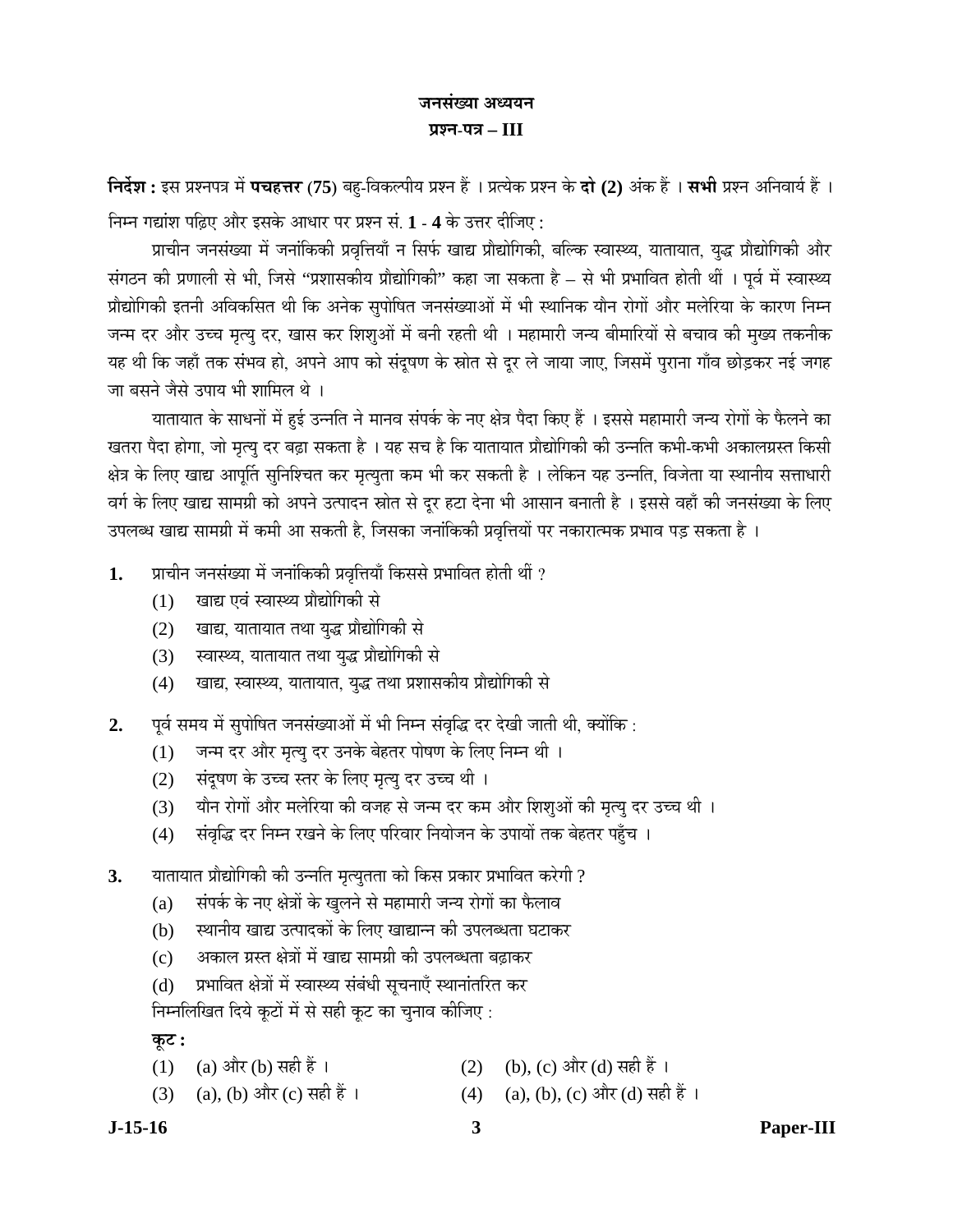- **4.** The primitive technology to control epidemic was to
	- (a) isolate the source of contamination.
	- (b) purify the source of contamination.
	- (c) not allowing people to move in new geographical region.
	- (d) shift the affected person to hospital.

# **Codes :**

- (1) (a)  $\&$  (b) are true. (2) (b), (c) and (d) are true.
- (3) (a), (c) and (d) are true. (4) (a), (b) and (c) are true.
- **5.** Which among the following are considered to construct Gender Empowerment Measure (GEM) ?
	- (a) Political participation and decision making
	- (b) Power over economic resources
	- (c) Decision making on health care
	- (d) Economic participation and decision making
	- (1) Only (a), (b) and (c) (2) Only (b), (c) and (d)
	- (3) Only (a), (c) and (d)  $(4)$  Only (a), (b) and (d)
- **6.** According to Census of India 2011, marginal workers are categorised as follows :
	- (1) Involved in 3 months and 6 months of work duration.
	- (2) Involved in for each month duration of work.
	- (3) Involved in only upto 6 months duration of work.
	- (4) Involved in every two months duration of work.
- **7.** The concept of urbanisation has spread from :
	- (1) Mesopotamia civilisation (2) Nile valley civilisation
	- (3) Harappan civilisation (4) None of the above
- **8.** Match name of the Scholars given in List I with the concepts they have introduced given in List – II.

|                       |                         | $List-I$                 |                     |                   | $List - II$                 |
|-----------------------|-------------------------|--------------------------|---------------------|-------------------|-----------------------------|
| $A_{\cdot}$           |                         | Julian Simon             |                     | i.                | <b>Ultimate Resource</b>    |
| <b>B.</b>             |                         | <b>Ester Boserup</b>     |                     | $\overline{11}$ . | <b>Tragedy of Commons</b>   |
| $\mathcal{C}_{\cdot}$ |                         | Garrett Hardin           |                     | 111.              | <b>Population Bombs</b>     |
| D.                    |                         | Paul Ehrlich             |                     | 1V <sub>1</sub>   | Agriculture intensification |
| <b>Codes:</b>         |                         |                          |                     |                   |                             |
|                       | A                       | B                        | C                   | D                 |                             |
| (1)                   | iv                      | iii                      | $\ddot{\mathbf{i}}$ | $\mathbf{i}$      |                             |
| (2)                   | iii                     | $\overline{\mathbf{ii}}$ | iv                  | i                 |                             |
| (3)                   | $\overline{\mathbf{u}}$ | iii                      | iv                  | i                 |                             |
| (4)                   | i                       | iv                       | ii                  | $\cdots$<br>111   |                             |
|                       |                         |                          |                     |                   |                             |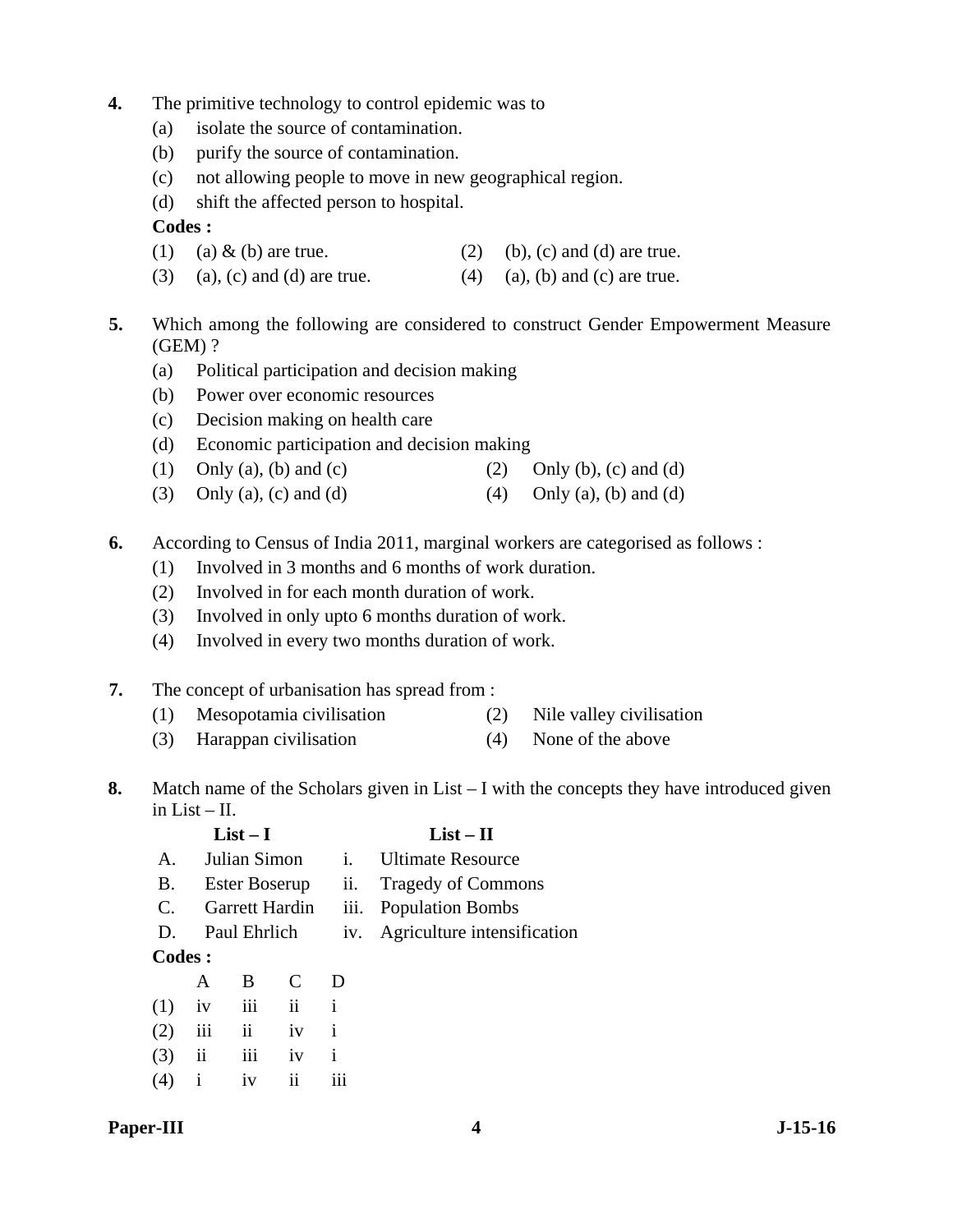- **4.** महामारी जन्य रोगों के नियंत्रण की प्राचीन तकनीक थी :
	- (a) संदूषण के स्रोत को अलग-अलग करना
	- (b) संदूषण के स्रोत को शुद्ध करना
	- (c) लोगों को नए भू क्षेत्रों में जाने की स्वीकृति नहीं देना
	- (d) । बीमार व्यक्ति को अस्पताल भेजकर

**Ûæú™ü :** 

- (1) (a) और (b) सही हैं । (2) (b), (c) और (d) सही हैं ।<br>(3) (a), (c) और (d) सही हैं । (4) (a), (b) और (c) सही हैं ।
- (3) (a), (c) और (d) सही हैं ।

5. लैंगिक सशक्तीकरण मापन (जी.ई.एम.) के निर्माण में निम्नलिखित में से किस पर विचार किया जाता है ?

- $(a)$  राजनीतिक भागीदारी और नीति निर्धारण
- (b) आर्थिक संसाधनों पर शक्ति
- (c) स्वास्थ्य देखभाल के बारे में नीति निर्धारण
- (d) आर्थिक भागीदारी और नीति निर्धारण
- (1)  $\vec{\phi}$ कवल(a), (b) और (c) (2)  $\vec{\phi}$ कवल(b), (c) और (d)
- (3) केवल (a), (c) और (d) (4) केवल (a), (b) और (d)
- **6.** भारत की 2011 की जनगणना के अनुसार किन लोगों को सीमांत श्रमिक की श्रेणी में रखा गया है ?
	- $(1)$  3 महीना और 6 महीना अवधि का कार्य
	- (2) प्रति माह की अवधि का कार्य
	- $(3)$  सिर्फ 6 महीनों तक की अवधि का कार्य
	- $(4)$  प्रति दो माह की अवधि का कार्य
- 7. नगरीकरण की अवधारणा का प्रसार कहाँ से हुआ ?
	- $(1)$  मेसोपोटामिया की सभ्यता  $(2)$  नील घाटी की सभ्यता
	- $(3)$  हडप्पा की सभ्यता  $(4)$  उपरोक्त में से कोई भी नहीं ।
- -
- 8. सूची I में दिए गए अध्येताओं के नामों को सूची II में दी गई उन अवधारणाओं के साथ सुमेलित कीजिए, जिनको उन्होंने प्रस्तुत किया ।

|             |              | सूची – I                                                             |                |                | सूची – II                                     |
|-------------|--------------|----------------------------------------------------------------------|----------------|----------------|-----------------------------------------------|
| A.          |              | जुलियन साइमन                                                         |                | $\mathbf{i}$ . | परम संसाधन (अल्टीमेट रिसोर्स)                 |
| <b>B.</b>   |              | इस्टर बोसरप                                                          |                | ii.            | आम व्यक्तियों की त्रासदी (ट्रेजेडी ऑफ कॉमन्स) |
| $C_{\cdot}$ |              | गैरेट हार्डिन                                                        |                |                | iii. जनसंख्या बम                              |
|             |              | D. पॉल इहरलिच                                                        |                |                | iv.  कृषि गहनीकरण                             |
| कूट :       |              |                                                                      |                |                |                                               |
|             | A            | $\mathbf{B}$                                                         | $\overline{C}$ | D              |                                               |
| (1)         | iv           | $\overline{\text{iii}}$ $\overline{\text{ii}}$ $\overline{\text{i}}$ |                |                |                                               |
| (2)         | iii          | ii iv                                                                |                | $\mathbf{i}$   |                                               |
| (3)         | ii iii       |                                                                      | iv             | $\mathbf{i}$   |                                               |
| (4)         | $\mathbf{i}$ | iv                                                                   | ii             | iii            |                                               |
|             |              |                                                                      |                |                |                                               |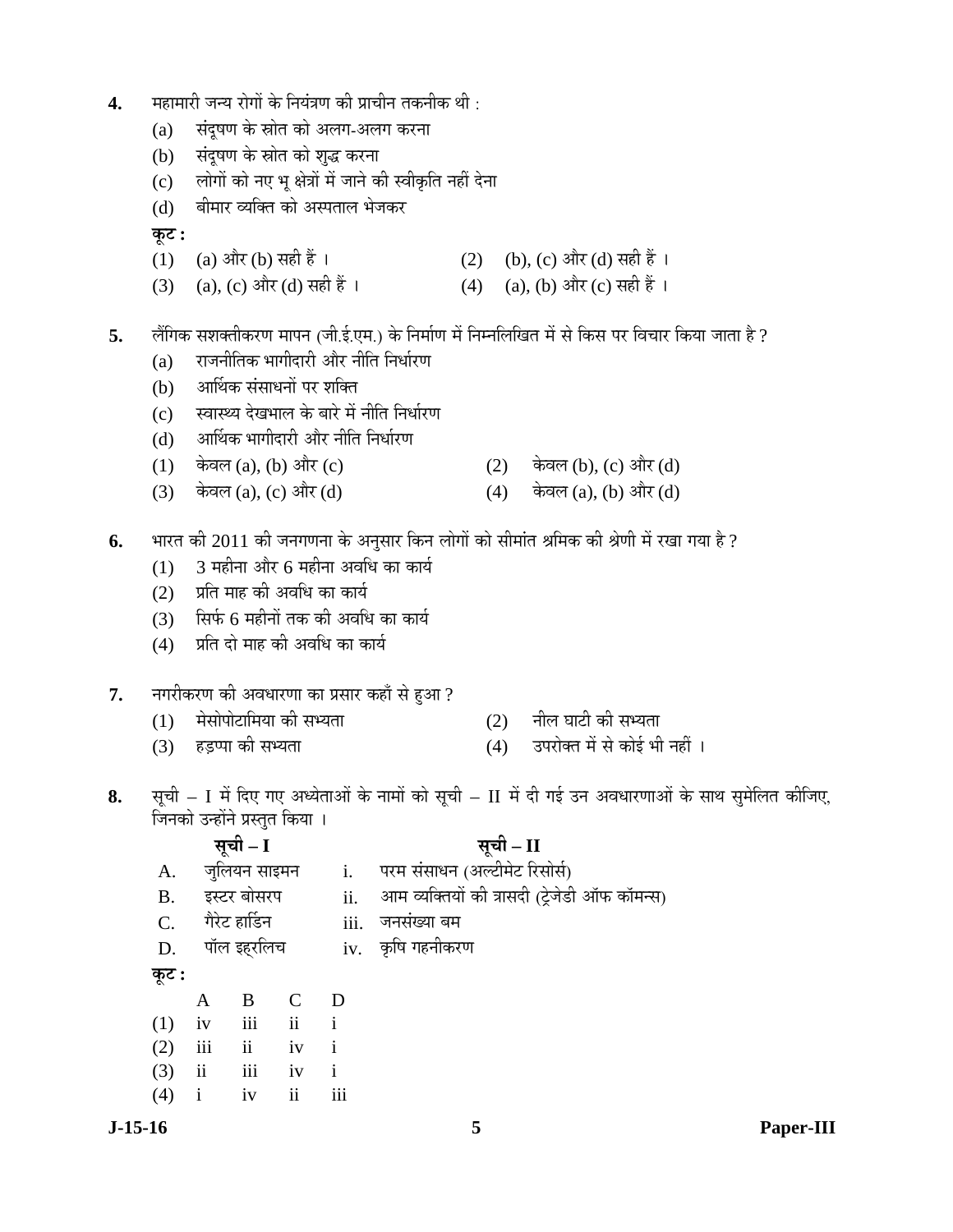- **9.** The settlement developed along the riverside or along the railway track tend to develop :
	- (1) Nuclear pattern (2) Linear pattern
	- (3) Dispersed pattern (4) Star shaped pattern
- **10.** Which among the following is not considered in case of Central Place (CP)?
	- (1) CP retails goods and services to surrounding areas.
	- (2) CP will have threshold to provide services.
	- (3) CP will have hierarchy in services.
	- (4) CP will have population of different purchase power.
- **11.** A country currently has a population of 50 million and an annual growth rate 2.5 percent. If growth rate remain constant, how many years it will take to double its population ?
	- (1) 25 years (2) 28 years
	- (3) 31 years (4) 35 years
- **12.** Which among the following indicator is not used for the construction of the Human Development Index ?
	- (1) Expectation of life at birth
	- (2) Adult literacy rate
	- (3) G.D.P. per capita (PPP Per capita US \$)
	- (4) Percentage of population below poverty line
- **13.** Which among the following indicator is not used for estimation of Human Development Index (HDI) ?
	- (1) Contraceptive prevalence Rate
	- (2) A long and healthy life
	- (3) Access to knowledge
	- (4) A decent standard of living
- **14.** Which among the following type is SRS life table ?
	- (1) Complete (2) Cohort
	- (3) Period (4) Actuarial
- **15.** Which among the following is not the correct approach of the 'Reproductive, maternal, newborn, child and adolescent' (RMNC+A) programme under the National Rural Health Mission (NRHM) ?
	- (1) Continuum of Care
	- (2) National Iron + Initiative
	- (3) Comprehensive screening and early intervention for defects at birth
	- (4) Partnership with Panchayati Raj Institutions
- **Paper-III 6 J-15-16**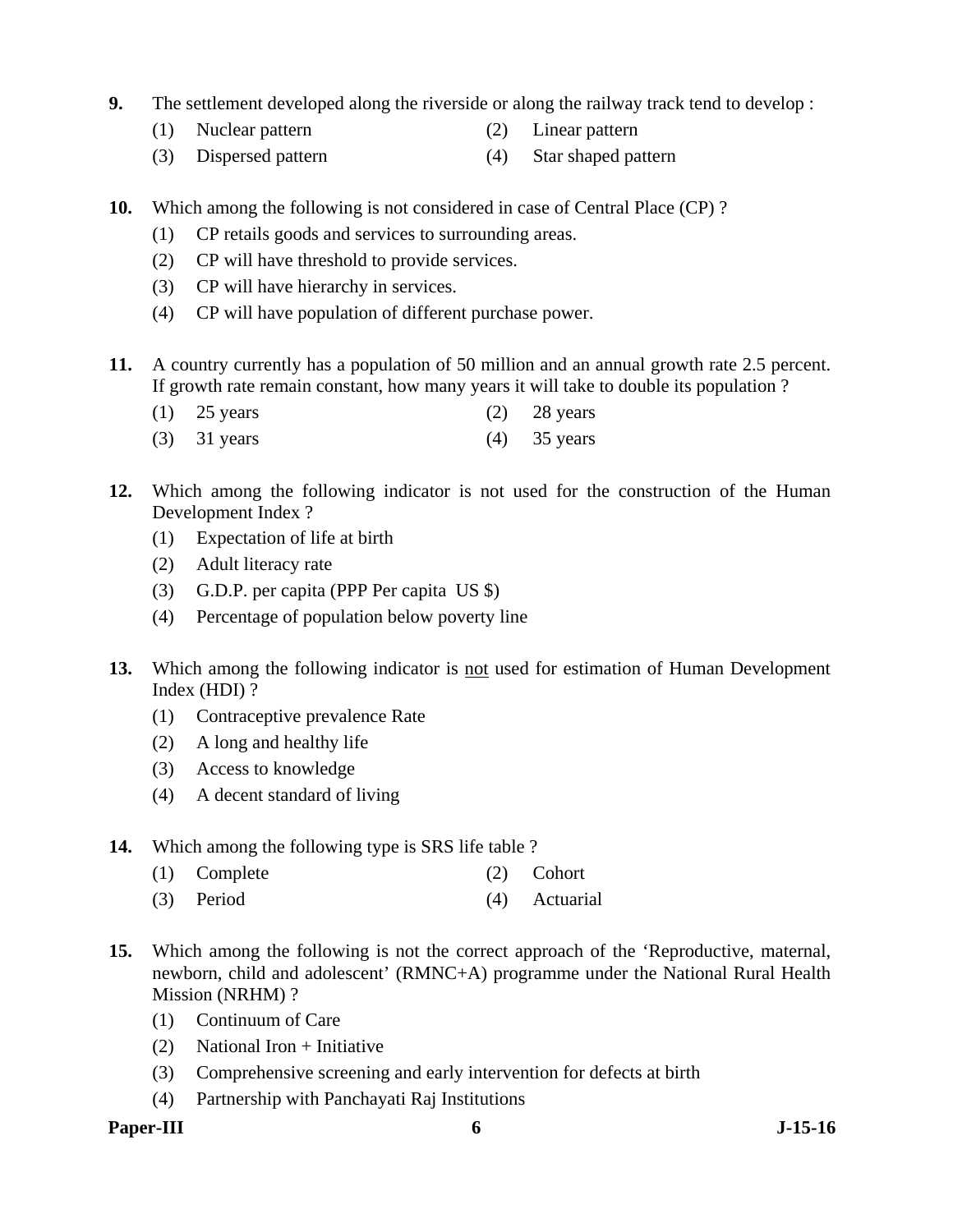- 9. नदी के किनारे या रेलवे पटरी के साथ-साथ विकसित बस्ती किसके विकास की ओर प्रवृत्त होती है ?
	- (1) केन्द्रक प्रतिमान (न्युक्लियर पैटर्न) (2) रेखिक प्रतिमान (लिनियर पैटर्न)
	- (3) फैलाव वाला प्रतिमान (डिसपर्स्ड पैटर्न) (4) ताराकार प्रतिमान (स्टारशेप्ड पैटर्न)
- 10. केन्द्रीय स्थान (सी.पी.) के मामले में निम्नलिखित में से किस पर विचार नहीं किया जाता है ?
	- (1) केन्द्रीय स्थान (सी.पी.) आसपास के क्षेत्रों में वस्तुओं एवं सेवाओं की विस्तृत जानकारी देता है ।
	- (2) केन्द्रीय स्थान पर सेवाओं को प्रदान करने की दहलीज होगी ।
	- (3) केन्द्रीय स्थान पर सेवाओं का पदानुक्रम (हेरारकी) होगा ।
	- (4) केन्द्रीय स्थान पर भिन्न क्रय क्षमता वाली जनसंख्या होगी ।
- 11. किसी देश की जनसंख्या 50 मिलियन है और उसकी वार्षिक वृद्धि दर 2.5 प्रतिशत है । यदि यह वृद्धि दर स्थिर रहती है, तो उसकी जनसंख्या दुगुनी होने में कितने वर्ष लगेंगे ?
	- $(1)$  25 वर्ष
	- (3) 31 वर्ष (4) 35 वर्ष
- 12. मानव विकास सुचकांक को बनाने में निम्नलिखित में से किस संकेतक का उपयोग नहीं किया जाता है ?
	- (1) जन्म पर जीवन की प्रत्याशा
	- (2) वयस्क साक्षरता दर
	- (3) प्रति व्यक्ति जी.डी.पी. (प्रति व्यक्ति पी.पी.पी. अमेरिकी डालर)
	- (4) गरीबी रेखा के नीचे की जनसंख्या का प्रतिशत
- 13. मानव विकास सूचकांक (एच.डी.आई.) के आकलन में निम्नलिखित में से किस संकेतक का उपयोग नहीं किया जाता है ?
	- (1) गर्भनिरोधक उपायों की प्रचलन दर
	- (2) एक लंबा और स्वस्थ जीवन
	- $(3)$  ज्ञान तक पहुँच
	- (4) जीवन का एक शालीन स्तर
- 14. निम्नलिखित में से कौन सा प्रकार एस.आर.एस. जीवन तालिका है ?
	- (1) ¯ÖæÞÖÔ (2) ÃÖÆüÝÖÞÖ (ÛúÖêÆüÖ™Ôü)
	- (3) अवधि (4) जीवनांकिक (एक्चरियल)
- 15. Fiम्नलिखित में से कौन राष्ट्रीय ग्रामीण स्वास्थ्य मिशन (एन आर एच एम) के अन्तर्गत 'जनन, मातृ, नवजात, बाल तथा किशोर' (आर एम एन सी + ए) का सही उपयोग नहीं है ?
	- $(1)$  देख-रेख का सातत्य
	- $(2)$  राष्ट्रीय लौह + प्रयास
	- (3) जन्म के समय खराबी की व्यापक जाँच एवं हस्तक्षेप
	- (4) पंचायती राज संस्थानों के साथ भागीदारी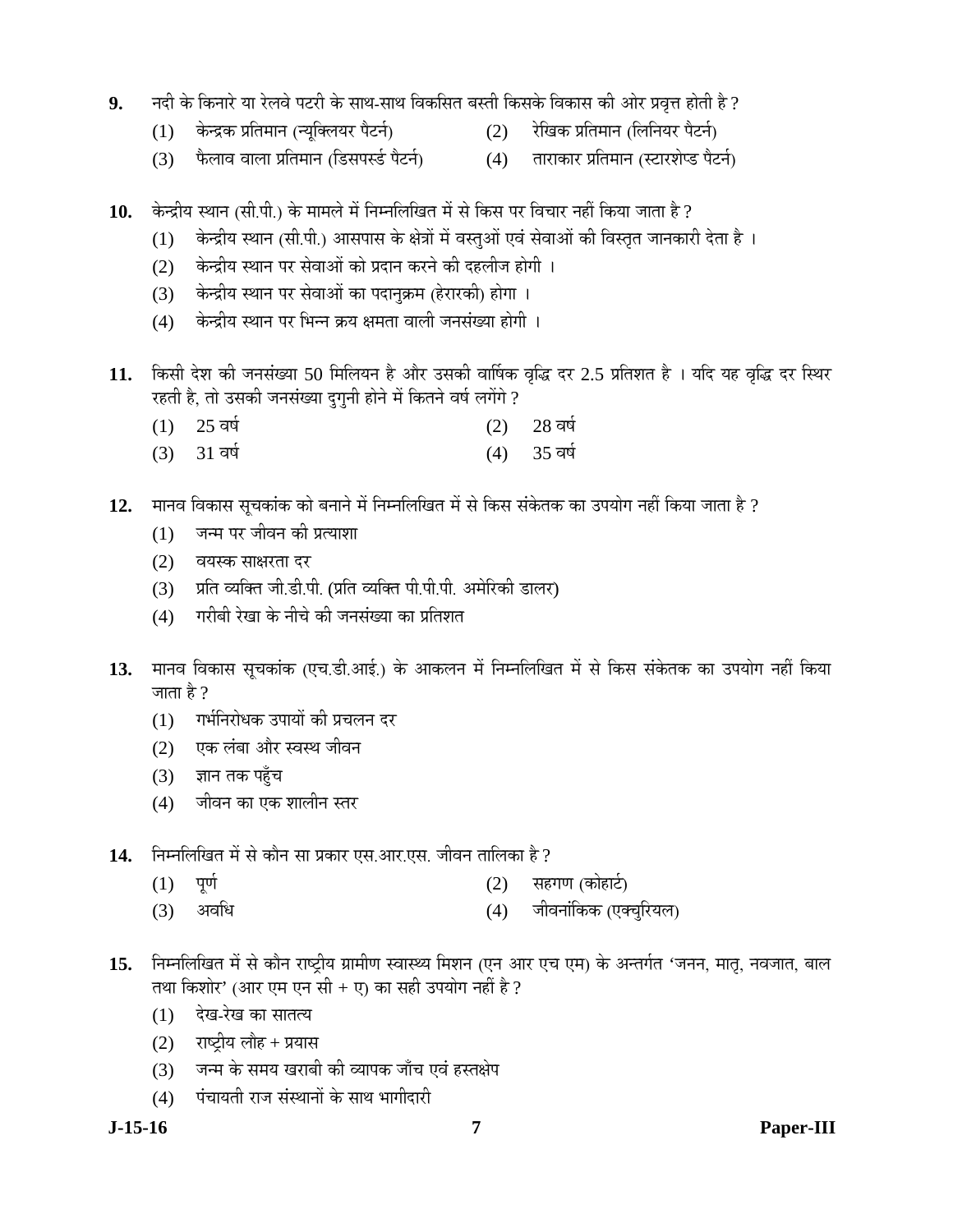**16.** According to NFHS-3 which of the following is current use of spacing methods in India :

- (1) 5% (2) 10%
	- (3) 12% (4) 15%

**17.** Which one of the following statements is true for demographic transition stage-I ?

- (1) High birth rates, high death rates, and low growth rates.
- (2) High birth rates, declining death rates, and rising growth rates.
- (3) Continued decline of death rates, declining birth rates, growth rate decline from high to lower levels.
- (4) Low birth rates, low death rates and low growth rates.

**18.** According to the SRS Bulletin September 2014, the natural growth rate of India is,

| $(1)$ 10.4% | $(2)$ 12.4% |
|-------------|-------------|
| $(3)$ 14.4% | $(4)$ 16.4% |

**19.** Match names of the scholars given in List – I with the contribution made by them in the area of Demography/Population studies given in List – II below :

|               |       | $List-I$           |       |       |       | $List - II$                                                                                 |
|---------------|-------|--------------------|-------|-------|-------|---------------------------------------------------------------------------------------------|
| (a)           |       | John Graunt        |       |       | (i)   | Natural and political observations made upon<br>the Bills of Mortality                      |
| (b)           |       | Thomas R. Malthus  |       |       | (ii)  | An Essay on the principles of population as it<br>affects the future improvement of society |
| (c)           |       | A.M. Carr-Sunders  |       |       | (iii) | The population problem                                                                      |
| (d)           |       | P.K. Wattle        |       |       | (iv)  | Population problem in India                                                                 |
| <b>Codes:</b> |       |                    |       |       |       |                                                                                             |
|               | (a)   | (b)                | (c)   | (d)   |       |                                                                                             |
| (1)           | (ii)  | (iii)              | (iv)  | (i)   |       |                                                                                             |
| (2)           | (i)   | (ii)               | (iii) | (iv)  |       |                                                                                             |
| (3)           | (iii) | (iv)               | (1)   | (ii)  |       |                                                                                             |
| (4)           | (1V)  | $\left( 1 \right)$ | (11)  | (iii) |       |                                                                                             |

**20.** The population Data Committee was set-up by the Government of India in which among the following years ?

| <b>Paper-III</b> |            | 8 |            | $J-15-16$ |
|------------------|------------|---|------------|-----------|
|                  | $(3)$ 1948 |   | $(4)$ 1952 |           |
|                  | $(1)$ 1940 |   | $(2)$ 1944 |           |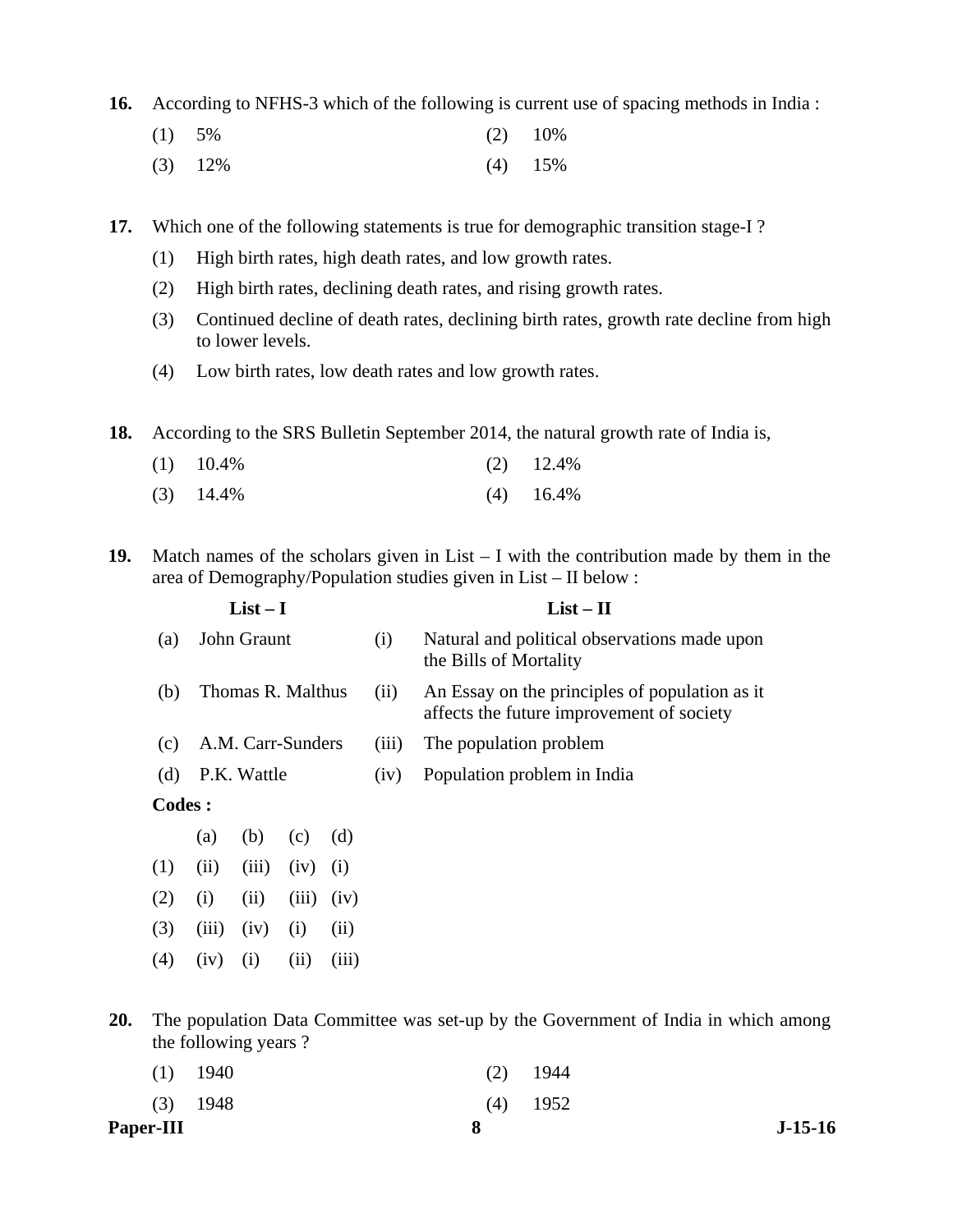16. vन एफ एच एस – 3 के अनुसार, निम्नलिखित में से कौन भारत में अंतरालन पद्धतियों का वर्तमान उपयोग है ?

- (1) 5% (2) 10%
	- (3) 12% (4) 15%
- 17. Fiम्नलिखित में से कौन सा एक कथन जनसांख्यिकीय संक्रमण चरण-I के बारे में सही है ?
	- (1) उच्च जन्म दरें, उच्च मृत्यु दरें और निम्न वृद्धि दरें
	- (2) उच्च जन्म दरें, घटती मृत्यु दरें और बढ़ती वृद्धि दरें
	- (3) मृत्यु दरों में निरंतर गिरावट, घटती जन्म दरें, उच्चतर से निम्नतर स्तरों की ओर वृद्धि दर में गिरावट
	- (4) निम्न जन्म दरें, निम्न मृत्यु दरें और निम्न वृद्धि दरें
- 18. सितंबर 2014 के एस आर एस (SRS) बुलेटिन के अनुसार भारत की प्राकृतिक वृद्धि दर क्या है ?
	- (1) 10.4% (2) 12.4%
	- (3) 14.4% (4) 16.4%
- 19. सूची I में दिए गए अध्येताओं के नामों को सूची II में दिए गए जनसांख्यिकी/जनसंख्या अध्ययनों के क्षेत्रों में उनके योगदान के साथ सुमेलित कीजिए :

|     |              |             | सूची – I         |       |       |       | सूची – II |                                                                      |  |                                                                                           |  |  |           |  |  |  |  |
|-----|--------------|-------------|------------------|-------|-------|-------|-----------|----------------------------------------------------------------------|--|-------------------------------------------------------------------------------------------|--|--|-----------|--|--|--|--|
|     | (a)          | जॉन ग्रांट  |                  |       |       | (i)   |           | ''नैचुरल एंड पोलिटीकल ऑब्जर्वेशंस मेड अपोन द बिल्स<br>ऑफ मोर्टेलिटी" |  |                                                                                           |  |  |           |  |  |  |  |
|     | (b)          |             | थॉमस आर. माल्थस  |       |       | (ii)  |           |                                                                      |  | ''एन एसै ऑन द प्रिंसिपल्स ऑफ पोपुलेशन एज इट<br>अफेक्ट्स द फ्यूचर इम्प्रूवमेंट ऑफ सोसायटी" |  |  |           |  |  |  |  |
|     | (c)          |             | ए.एम. कार-संडर्स |       |       | (iii) |           | ''द पोपुलेशन प्रोब्लम''                                              |  |                                                                                           |  |  |           |  |  |  |  |
|     | (d)          | पी.के. वाटल |                  |       |       | (iv)  |           | ''पोपुलेशन प्रोब्लम इन इंडिया''                                      |  |                                                                                           |  |  |           |  |  |  |  |
|     | कूट :        |             |                  |       |       |       |           |                                                                      |  |                                                                                           |  |  |           |  |  |  |  |
|     |              | (a)         | (b)              | (c)   | (d)   |       |           |                                                                      |  |                                                                                           |  |  |           |  |  |  |  |
|     | (1)          | (ii)        | (iii)            | (iv)  | (i)   |       |           |                                                                      |  |                                                                                           |  |  |           |  |  |  |  |
|     | (2)          | (i)         | (ii)             | (iii) | (iv)  |       |           |                                                                      |  |                                                                                           |  |  |           |  |  |  |  |
|     | (3)          | (iii)       | (iv)             | (i)   | (ii)  |       |           |                                                                      |  |                                                                                           |  |  |           |  |  |  |  |
|     | (4)          | (iv)        | (i)              | (ii)  | (iii) |       |           |                                                                      |  |                                                                                           |  |  |           |  |  |  |  |
| 20. | भारत<br>थी ? |             |                  |       |       |       |           |                                                                      |  | सरकार द्वारा निम्नलिखित में से किस वर्ष में जनसंख्या आँकड़ा समिति की स्थापना की गई        |  |  |           |  |  |  |  |
|     | (1)          | 1940        |                  |       |       |       |           | (2)                                                                  |  | 1944                                                                                      |  |  |           |  |  |  |  |
|     | (3)          | 1948        |                  |       |       |       |           | (4)                                                                  |  | 1952                                                                                      |  |  |           |  |  |  |  |
|     | $J-15-16$    |             |                  |       |       |       | 9         |                                                                      |  |                                                                                           |  |  | Paper-III |  |  |  |  |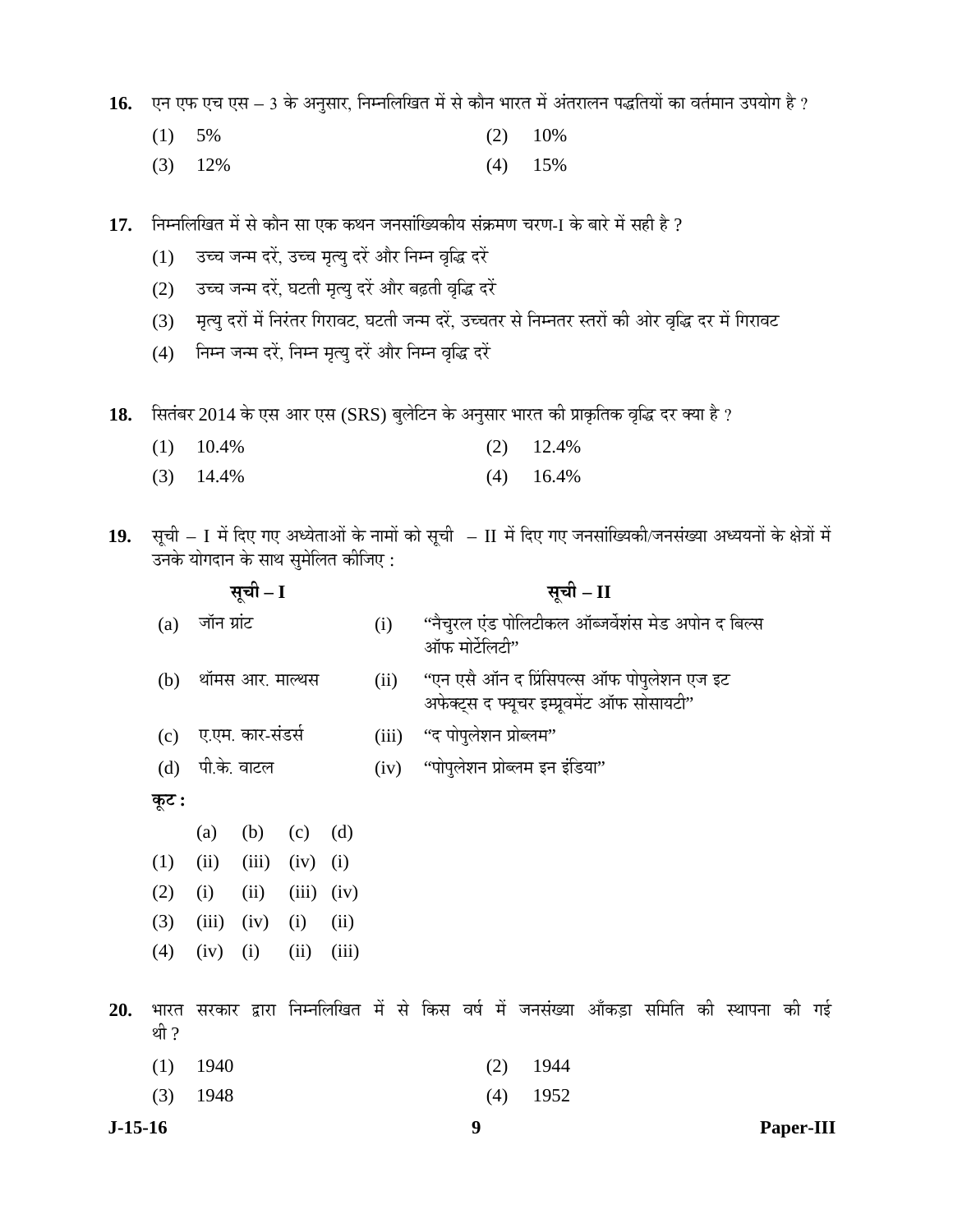**21.** The quality of data can be ascertained from the value of the Whipple's index. Match index value in List – I with data quality in List – II and select the correct answer using codes given below :

|               |      |                        | $List-I$ |      |       | $List-II$              |
|---------------|------|------------------------|----------|------|-------|------------------------|
| (a)           |      | 100 or less than $105$ |          |      | (i)   | <b>Highly Accurate</b> |
| (b)           |      | 110 or less than $125$ |          |      | (ii)  | Highly inaccurate      |
| (c)           |      | 125 or less than 175   |          |      | (iii) | Not accurate           |
| (d)           |      | 175 and above          |          |      | (iv)  | Moderate               |
| <b>Codes:</b> |      |                        |          |      |       |                        |
|               | (a)  | (b)                    | (c)      | (d)  |       |                        |
| (1)           | (i)  | (ii)                   | (iii)    | (iv) |       |                        |
| (2)           | (i)  | (iii)                  | (iv)     | (ii) |       |                        |
| (3)           | (i)  | (iv)                   | (iii)    | (ii) |       |                        |
| (4)           | (ii) | (iii)                  | (iv)     | (i)  |       |                        |

**22.** Which of the following data are required to compute a life table ?

- (a) Age specific death rates
- (b) Age distribution of population
- (c) Number of deaths
- (d) Number of deaths in different ages

#### **Codes :**

- (1) (a) and (b) (2) (b) and (c)
- (3) (d) only (4) (a) only
- **23.** Census Commissioner of India has specified a few criteria to define an urban area. Which is the correct number of such criteria ?
	- (1) 1 (2) 2  $(3)$  3  $(4)$  4
- **24. Assertion (A) :** Lower temperatures are more detrimental to older populations.

**Reason (R) :** Temperatures below 20 to 15 °C cause deaths due to cardiovascular diseases and malaria among older populations.

### **Codes :**

- (1) Both (A) and (R) are true and (R) is the correct explanation of (A).
- (2) Both (A) and (R) are true, but (R) is not the correct explanation of (A).
- (3) (A) is true, but  $(R)$  is false.
- (4) (A) is false, but  $(R)$  is true.

#### **Paper-III** J-15-16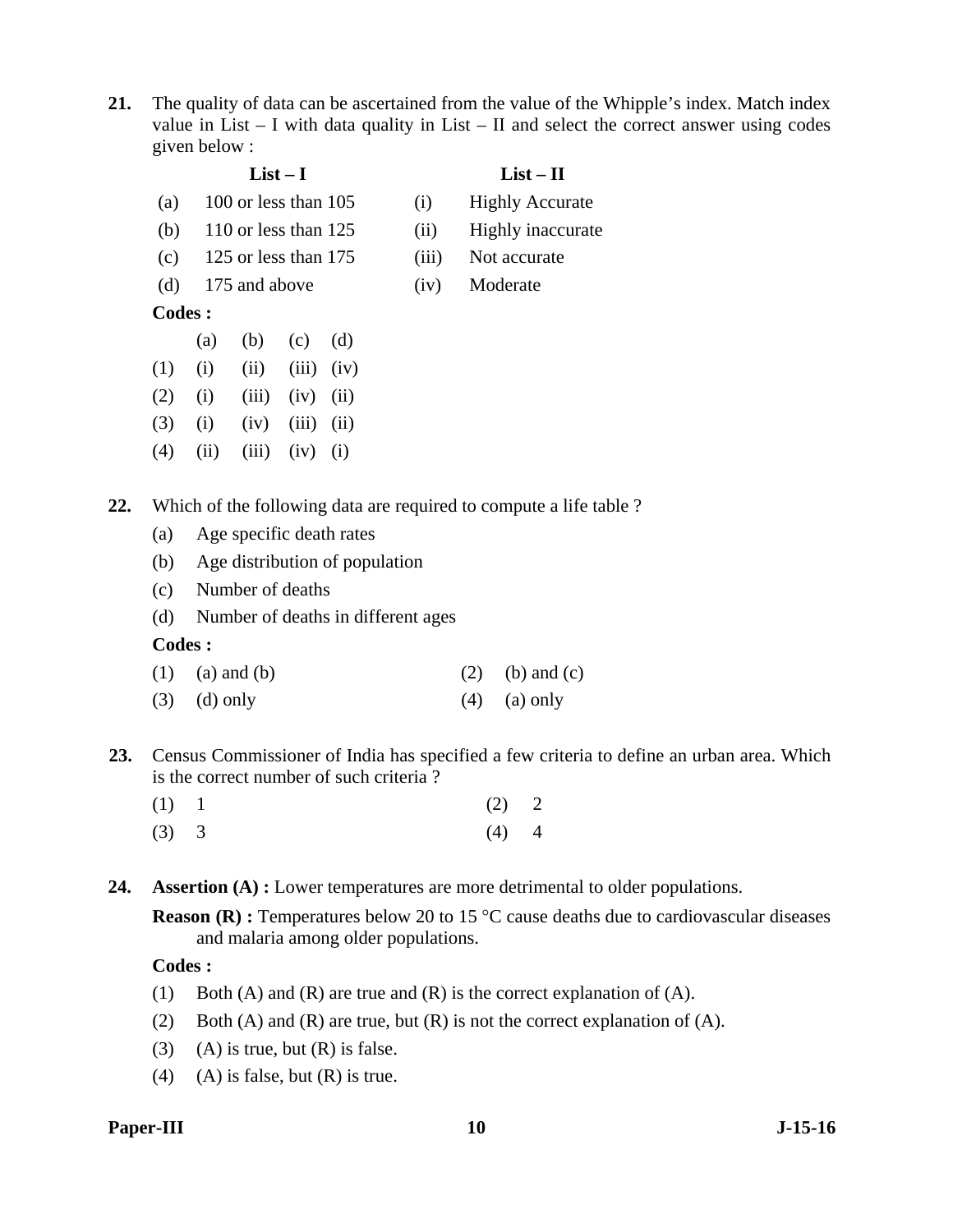21. ह्विपलके सूचकांक के प्रतिमूल्य से आँकड़ों की गुणवत्ता जानी जा सकती है । सूची-I में दिए गए सूचकांक प्रतिमूल्य को सूची II की आँकड़ा गुणवत्ता से सुमेलित करें । कूट की सहायता से सही उत्तर का चयन करें :

|     |       |      | सूची – I               |       |                                     |       | सूची – II         |                                                                       |  |  |
|-----|-------|------|------------------------|-------|-------------------------------------|-------|-------------------|-----------------------------------------------------------------------|--|--|
|     | (a)   |      | 100 या 105 से कम       |       |                                     | (i)   | अत्यधिक सटीक      |                                                                       |  |  |
|     | (b)   |      | 110 या 125 से कम       |       |                                     | (ii)  | अत्यधिक अशुद्ध    |                                                                       |  |  |
|     | (c)   |      | 125 या 175 से कम       |       |                                     | (iii) | सटीक नहीं         |                                                                       |  |  |
|     | (d)   |      | 175 या इससे ऊपर        |       |                                     | (iv)  | मध्यवर्ती/सामान्य |                                                                       |  |  |
|     | कूट : |      |                        |       |                                     |       |                   |                                                                       |  |  |
|     |       | (a)  | (b)                    | (c)   | (d)                                 |       |                   |                                                                       |  |  |
|     | (1)   | (i)  | (ii)                   | (iii) | (iv)                                |       |                   |                                                                       |  |  |
|     | (2)   | (i)  | (iii)                  | (iv)  | (ii)                                |       |                   |                                                                       |  |  |
|     | (3)   | (i)  | (iv)                   | (iii) | (ii)                                |       |                   |                                                                       |  |  |
|     | (4)   | (ii) | (iii)                  | (iv)  | (i)                                 |       |                   |                                                                       |  |  |
| 22. |       |      |                        |       |                                     |       |                   | जीवन तालिका की परिगणना के लिए निम्न में से कौन से आँकड़े आवश्यक हैं ? |  |  |
|     | (a)   |      | उम्र विशिष्ट मृत्यु दर |       |                                     |       |                   |                                                                       |  |  |
|     | (b)   |      | जनसंख्या का उम्र वितरण |       |                                     |       |                   |                                                                       |  |  |
|     | (c)   |      | मृत्यु की संख्या       |       |                                     |       |                   |                                                                       |  |  |
|     | (d)   |      |                        |       | विभिन्न उम्रों में मृत्यु की संख्या |       |                   |                                                                       |  |  |
|     | कूट : |      |                        |       |                                     |       |                   |                                                                       |  |  |
|     | (1)   |      | (a) और $(b)$           |       |                                     |       | (2)               | (b) और (c)                                                            |  |  |

- $(3)$  केवल  $(d)$  (4) केवल  $(a)$
- 23. शहरी क्षेत्र के निरूपण के लिए भारत के जनगणना आयुक्त ने कुछ कसौटियाँ बना रखी हैं । इन कसौटियों की सही संख्या क्या है ?
	- (1) 1 (2) 2  $(3)$  3  $(4)$  4
- 24. **अभिकथन** (A) : निम्न तापमान वृद्ध जनसंख्या के लिए ज्यादा हानिकारक है ।

**तर्क (R) :** 20 - 15°से. से नीचे का तापमान वृद्ध जनसंख्या में हृदय वह्निका रोगों तथा मलेरिया से होने वाली मृत्यु का कारण बनता है।

# **Ûæú™ü:**

- (1) (A) और (R) दोनों सही हैं, तथा (R), (A) की सही व्याख्या करता है ।
- (2) (A) और (R) दोनों सही हैं, पर (R), (A) की सही व्याख्या नहीं करता ।
- (3) (A) सही है, पर (R) गलत है।
- (4) (A) गलत है, पर (R) सही है ।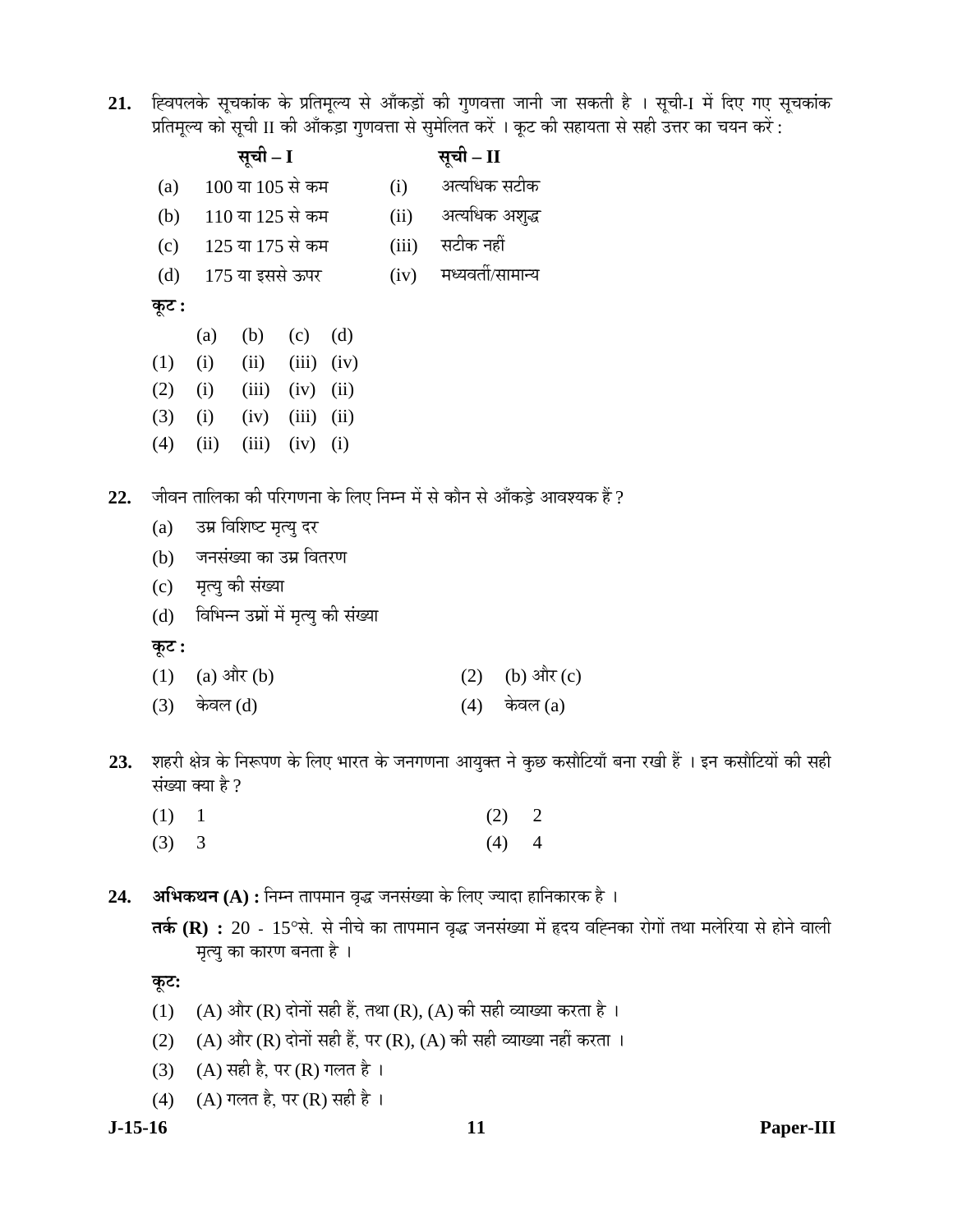- **25.** Which of the following method is used by the Expert Committee for population projection in India ?
	- (1) Geometric method (2) Exponential method
	- (3) Component method (4) Logistic method

**26.** How many number of categories of diseases have been classified under International Classification of Diseases (ICD)  $10^{th}$  Revision ?

- $(1)$  19  $(2)$  20
- (3) 21 (4) 22
- **27.** What are the different criteria for the evaluation of family planning ?
	- (a) Goal effectiveness
	- (b) Realized efficiency
	- (c) Potency effectiveness
	- (d) Capacity effectiveness

#### **Codes :**

- (1) (a), (b) (2) (a), (b), (c), (d)
- (3) (a), (b), (c) (4) (a), (c)

**28.** According to SRS (2010-13) cause of deaths statistics, top ten causes of deaths accounts for almost

- (1) 70% of all deaths (2) 80% of all deaths
- (3)  $90\%$  of all deaths (4)  $100\%$  of all deaths

**29. Assertion (A) :** Population projection by component method gives better estimates.

**Reason (R) :** Component method of projection includes both age and sex composition of population.

#### **Codes :**

- (1) Both (A) and (R) are true and (R) is the correct explanation of (A).
- (2) Both (A) and (R) are true, but  $(R)$  is not the correct explanation of  $(A)$ .
- (3) (A) is true, but  $(R)$  is false.
- (4) (A) is false, but  $(R)$  is true.
- **30.** According to NFHS-3, Which of the following range represents Contraceptive Prevalence Rate (CPR) by modern methods for India ?
	- (1)  $35\% 40\%$  (2)  $40\% 45\%$
	- (3)  $45\% 50\%$  (4)  $50\% 55\%$
- **Paper-III** J-15-16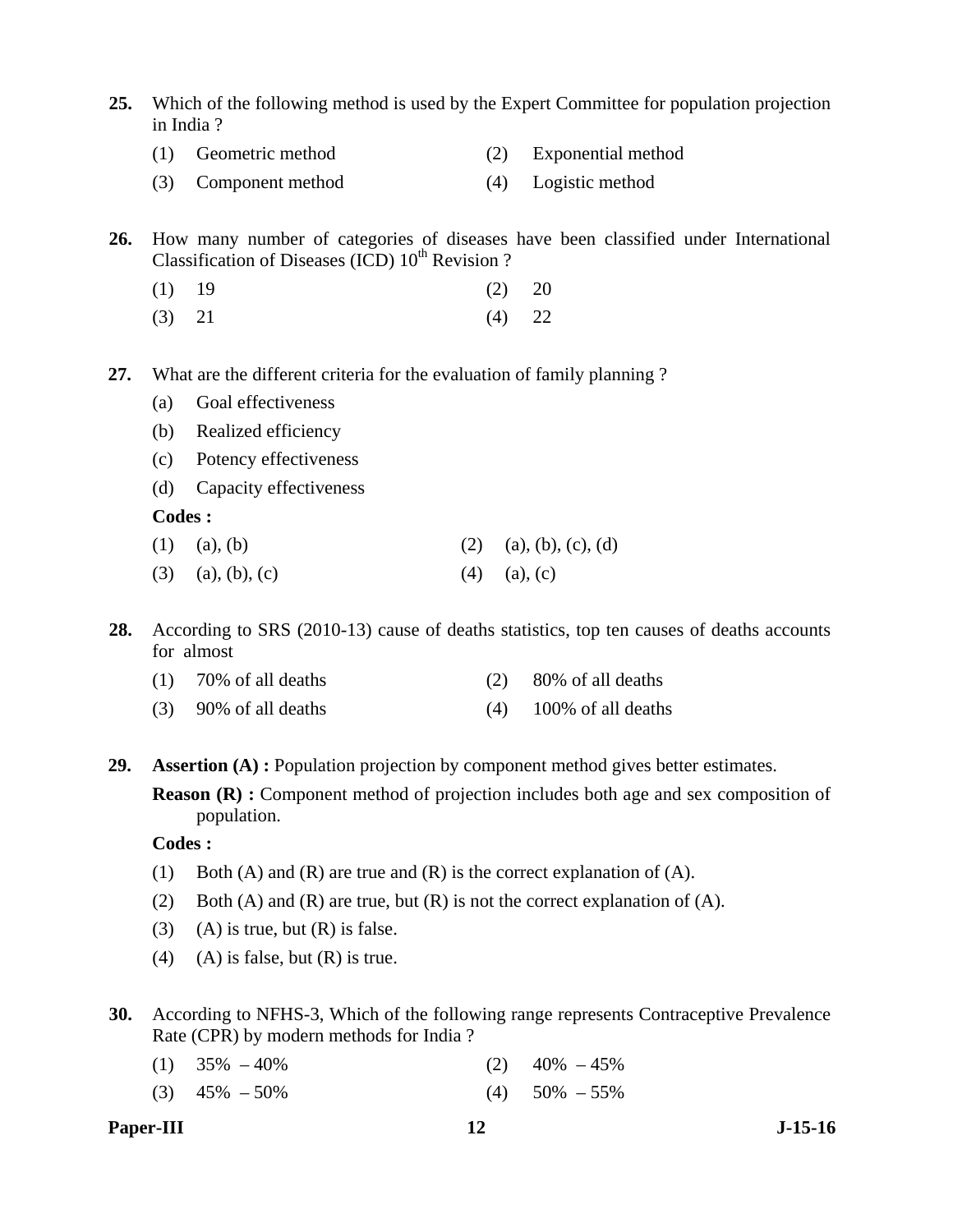- 25. भारत में जनसंख्या प्रक्षेपण के लिए विशेषज्ञ समिति द्वारा कौन सी पद्धति अपनाई जाती है ?
	- (1) •µÖÖ×´ÖŸÖßµÖ ¯Ö¨üןÖ (2) "Ö¸ü'ÖÖŸÖÖÓÛúß ¯Ö¨üןÖ
	- (3) 'Ö™üÛú ¯Ö¨üןÖ (4) ŸÖÛÔúÝÖ×ÞÖŸÖ ¯Ö¨üןÖ

26. अंतर्राष्ट्रीय रोग वर्गीकरण (ICD) के 10 वें पुनरीक्षण के अनुसार, विभिन्न रोगों की कितनी श्रेणियाँ बनाई गई हैं ?

- $(1)$  19  $(2)$  20
- (3) 21 (4) 22
- 27. परिवार नियोजन के मूल्यांकन के लिए विभिन्न कसौटियाँ क्या हैं ?
	- $(a)$  लक्ष्य की प्रभाविता
	- $(b)$  प्राप्त दक्षता
	- (c) सामर्थ्य प्रभाविता
	- (d) क्षमता प्रभाविता

**Ûæú™ü :** 

- (1) (a), (b) (2) (a), (b), (c), (d)
- (3) (a), (b), (c) (4) (a), (c)
- 28. 2010-13 के एस आर एस (SRS) के अनुसार, मृत्यु के आंकड़ों के कारणों में से दस सबसे बड़े कारण कितने प्रतिशत मृत्यु के लिए जिम्मेदार हैं ?
	- $(1)$  कुल मृत्यु के 70% के लिए  $(2)$  कुल मृत्यु के 80% के लिए
	- (3) कुल मृत्यु के 90% के लिए (4) कुल मृत्यु के 100% के लिए

29. **अभिकथन (A) :** घटक पद्धति से किया जाने वाला जनसंख्या प्रक्षेपण बेहतर अनुमान देता है । **तर्क (R) :** प्रक्षेपण की घटक पद्धति में जनसंख्या के आयु और लिंग संयोजन को सम्मिलित किया जाता है । **Ûæú™ü :** 

- (1) (A) और (R) दोनों सही हैं, तथा (R), (A) की सही व्याख्या करता है ।
- (2) (A) और (R) दोनों सही है, लेकिन (R), (A) की सही व्याख्या नहीं करता ।
- (3) (A) सही है, पर (R) गलत है ।
- (4) (A) गलत है, और (R) सही है ।
- 30. एन एफ एच एस-3 (NFHS-3) के अनुसार, निम्न में से कौन सी शृंखला भारत में आधुनिक पद्धति वाले गर्भनिरोधक प्रचलन दर (कोंट्रासेप्टिव प्रीवलेंस रेट) का प्रतिनिधित्व करती है ?
	- (1)  $35\% 40\%$  (2)  $40\% 45\%$
	- (3)  $45\% 50\%$  (4)  $50\% 55\%$
- 

**J-15-16 13 Paper-III**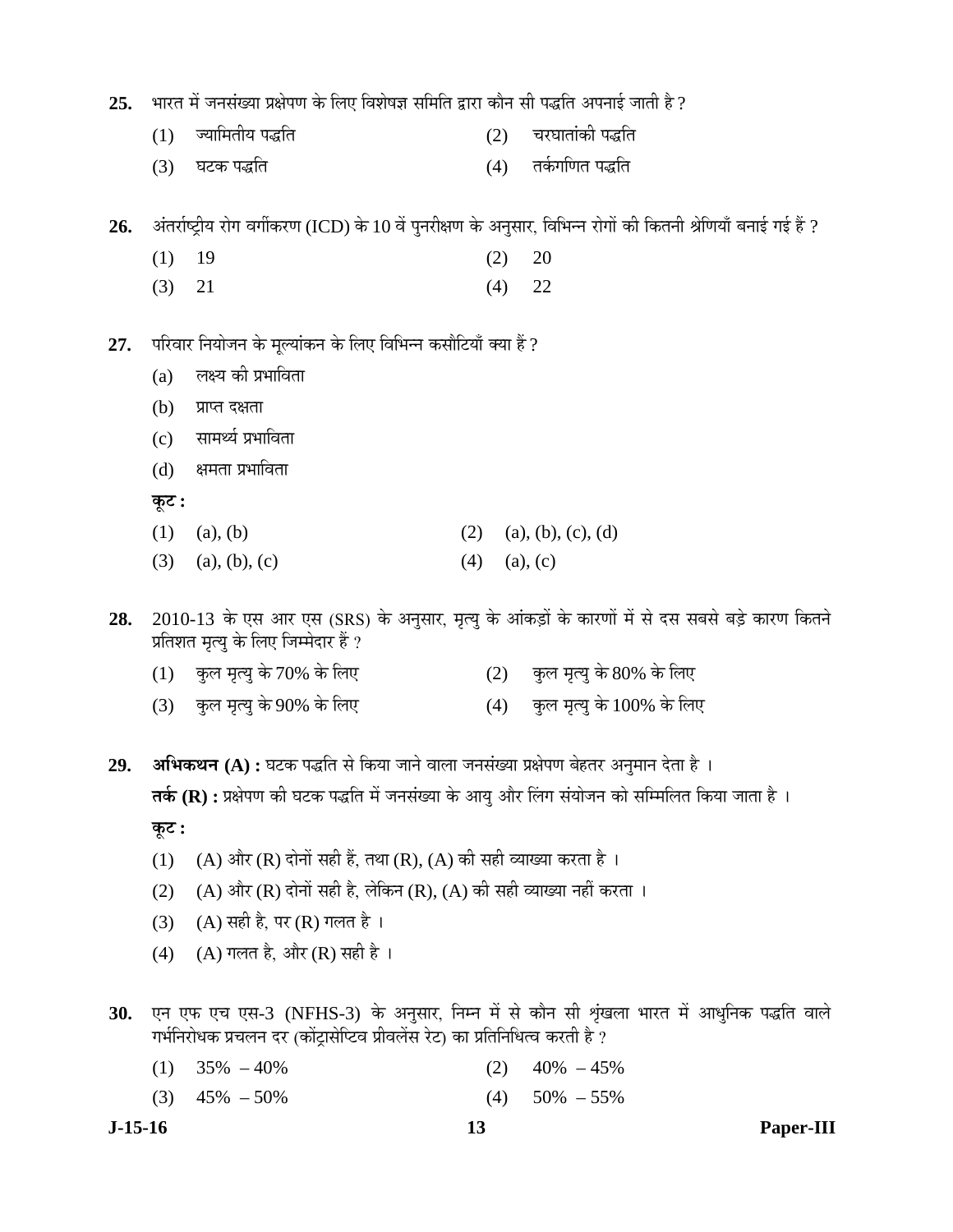- **31.** Which one of the following will be affected according to Coale (1986) if a country achieve below replacement level of fertility ?
	- (1) Demographic effects (2) Social effects
	- (3) Political effects (4) All the above
- **32.** The total unmet need for family planning in India according to NFHS-III is
	- (1) Less than  $5\%$  (2)  $5 \text{ to up to } 8\%$
	- (3) 8 to upto  $10\%$  (4) More than  $10\%$
- **33. Assertion (A) :** Some of the studies have shown that low skilled immigrants actually raised the wages of their less-educated native born counterparts in the surrounding area.
	- **Reason (R) :** The native born less educated persons shifted from manual labour to office jobs, which paid them higher wages.

 **Codes :** 

- (1) Both (A) and (R) are true and (R) is the correct explanation of (A).
- (2) Both (A) and (R) are true but (R) is not the correct explanation of (A).
- (3) (A) is true, but  $(R)$  is false.
- (4) (A) is false, but  $(R)$  is true.

**34.** Match items of List – I with items of List – II given below :

|               |                    | $List-I$                          |       |      | $List - II$ |                                                                                |  |  |  |  |
|---------------|--------------------|-----------------------------------|-------|------|-------------|--------------------------------------------------------------------------------|--|--|--|--|
|               | (Human Development | <b>Report by UNDP)</b>            |       |      |             | (Part of the title of the Human Development<br><b>Report</b> )                 |  |  |  |  |
| (a)           |                    | Human Development<br>Report -2015 |       |      | (i)         | Work for Human Development                                                     |  |  |  |  |
| (b)           |                    | Human Development<br>Report -2014 |       |      | (ii)        | Sustaining Human progress: reducing<br>vulnerabilities and building resistance |  |  |  |  |
| (c)           |                    | Human Development<br>Report -2013 |       |      | (iii)       | The rise of the south : Human progress<br>in a diverse world                   |  |  |  |  |
| (d)           |                    | Human Development<br>Report -2011 |       |      | (iv)        | Sustainability and equity: A better<br>future for all.                         |  |  |  |  |
| <b>Codes:</b> |                    |                                   |       |      |             |                                                                                |  |  |  |  |
|               | (a)                | (b)                               | (c)   | (d)  |             |                                                                                |  |  |  |  |
| (1)           | (ii)               | (iii)                             | (iv)  | (i)  |             |                                                                                |  |  |  |  |
| (2)           | (iii)              | (iv)                              | (ii)  | (i)  |             |                                                                                |  |  |  |  |
| (3)           | (i)                | (ii)                              | (iii) | (iv) |             |                                                                                |  |  |  |  |
| (4)           | (iv)               | (iii)                             | (i)   | (ii) |             |                                                                                |  |  |  |  |

#### Paper-III **14** J-15-16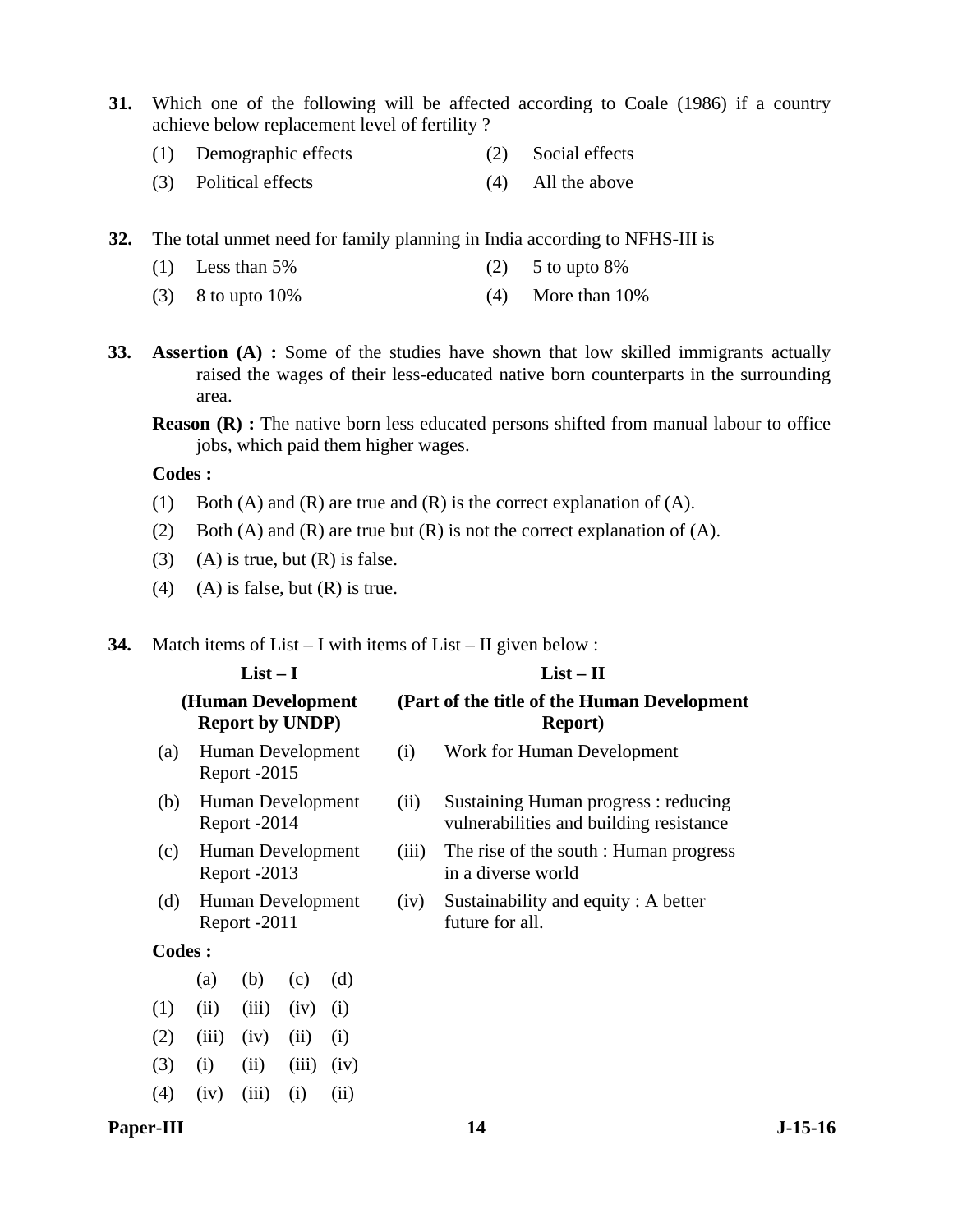- 31. यदि कोई देश प्रजनन के पुन: स्थापन का स्तर प्राप्त करता है, तो कोल (1986) के अनुसार, निम्नलिखित में से कौन सा प्रभाव पड़ेगा ?
	- $(1)$  जनसांख्यिकीय प्रभाव  $(2)$  सामाजिक प्रभाव
	- (3) ¸üÖ•Ö®ÖßןÖÛú ¯ÖϳÖÖ¾Ö (4) ˆ¯Ö¸üÖêŒŸÖ ÃÖ³Öß
- 32. एन एफ एच एस-III (NFHS-III) की रिपोर्ट के अनुसार, परिवार नियोजन की कुल आवश्यकता जिसकी पूर्ति नहीं हो सकी है:
	- $(1)$  5% से कम<br>  $(3)$  8% से 10% तक  $(4)$  10% से ज्यादा
	- (3) 8% से 10% तक
- 33. **अभिकथन (A) :** कुछ अध्ययनकर्ताओं ने दिखाया है कि अल्प कुशल आप्रवासियों ने वास्तव में अपने कार्यस्थल े के आसपास के अल्प शिक्षित स्थानीय समकक्षों की मजदूरी में बढ़ोतरी की है ।
	- **तर्क (R) :** अल्प शिक्षित स्थानीय समकक्ष लोग हाथ का काम छोड़कर दफ्तरों में काम करने लगे. जिससे उनकी मजदुरी में बढ़ोतरी हो गई ।

 $\Phi$ **:** 

- (1) (A) और (R) दोनों सही हैं तथा (R), (A) की सही व्याख्या करता है।
- $(2)$   $(A)$  और  $(R)$  दोनों सही हैं, लेकिन  $(R)$ ,  $(A)$  की सही व्याख्या नहीं करता ।
- (3) (A) सही है, पर (R) गलत है।
- (4) (A) गलत है और (R) सही है ।
- **34.** सूची I की मदों को सूची II में दी गई मदों के साथ सुमेलित कीजिए :

|       |     |       | सूची – I                 |       |      |       | सूची – II                                                                                                                                                                          |
|-------|-----|-------|--------------------------|-------|------|-------|------------------------------------------------------------------------------------------------------------------------------------------------------------------------------------|
|       |     |       | (यू.एन.डी.पी. की         |       |      |       | (मानव विकास रिपोर्ट के शीर्षक का भाग)                                                                                                                                              |
|       |     |       | मानव विकास रिपोर्ट)      |       |      |       |                                                                                                                                                                                    |
|       | (a) |       | मानव विकास रिपोर्ट -2015 |       |      | (i)   | मानव विकास के लिए कार्य (वर्क फोर ह्यूमन<br>डेवलपमेंट)                                                                                                                             |
|       | (b) |       | मानव विकास रिपोर्ट -2014 |       |      | (ii)  | मानव प्रगति को सतत बनाना : अरक्षितताओं (वल<br>नरेबिलिटीज) में कमी लाना और प्रतिरोध का<br>निर्माण (सस्टेनिंग ह्यूमन प्रोग्रेस : रिड्यूसिंग<br>वलनरेबिलिटीज एंड बिल्डिंग रेसिस्टेंस) |
|       | (c) |       | मानव विकास रिपोर्ट -2013 |       |      | (iii) | दक्षिण के देशों का उदय : बहुविध विश्व में मानव<br>प्रगति (द राइज ऑफ द साउथ : ह्यूमन प्रोग्रेस इन ए<br>डायवर्स वर्ल्ड)                                                              |
|       | (d) |       | मानव विकास रिपोर्ट-2011  |       |      | (iv)  | सततता और न्यायोचितता : सभी के लिए एक<br>बेहतर भविष्य                                                                                                                               |
| कूट : |     |       |                          |       |      |       |                                                                                                                                                                                    |
|       |     | (a)   | (b)                      | (c)   | (d)  |       |                                                                                                                                                                                    |
| (1)   |     | (ii)  | (iii)                    | (iv)  | (i)  |       |                                                                                                                                                                                    |
| (2)   |     | (iii) | (iv)                     | (ii)  | (i)  |       |                                                                                                                                                                                    |
| (3)   |     | (i)   | (ii)                     | (iii) | (iv) |       |                                                                                                                                                                                    |
| (4)   |     | (iv)  | (iii)                    | (i)   | (ii) |       |                                                                                                                                                                                    |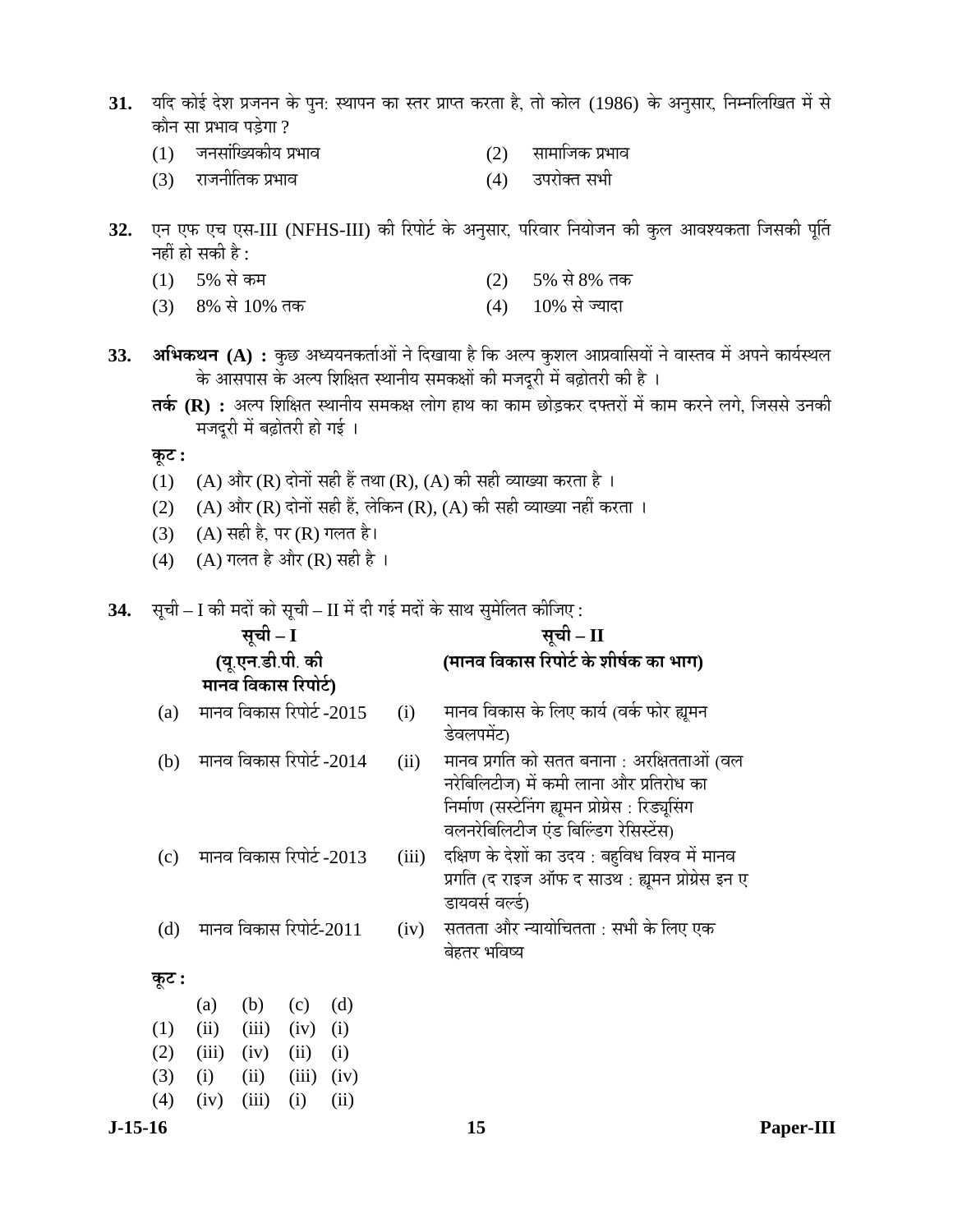**35. Assertion (A) :** Indian towns and cities have high air pollution levels.

**Reason (R) :** High air pollution levels are due to high presence of automobiles and high density of population.

# **Codes :**

- (1) Both (A) and (R) are true and (R) is the correct explanation of (A).
- (2) Both (A) and (R) are true, but (R) is not the correct explanation of (A).
- (3) (A) is true, but  $(R)$  is false.
- (4) (A) is false, but  $(R)$  is true.
- **36.** Arrange the following states, high to low, by their child sex ratio (age  $0 6$ ) according to the 2011 Census data :

| (a) | Bihar                    | (b) | MP                           |
|-----|--------------------------|-----|------------------------------|
|     | (c) Rajasthan            | (d) | - UP                         |
|     | Codes :                  |     |                              |
| (1) | Bihar, Rajasthan, MP, UP |     | (2) UP, Bihar, MP, Rajasthan |
| (3) | Bihar, MP, UP, Rajasthan | (4) | MP, Bihar, Rajasthan, UP     |
|     |                          |     |                              |

**37.** Which one of the following is the top most (Rank-I) cause of deaths in India according to SRS cause of deaths report in India 2010-13 ?

| (1) Tuberculosis        | (2) Respiratory diseases |
|-------------------------|--------------------------|
| (3) Diarrhoeal diseases | Cardiovascular diseases  |

**38.** Who among the following was the founder of Family Planning Association of India ?

- (1) M.S. Swaminathan (2) Rajkumari Amrit Kaur
- (3) J.R.D. Tata (4) S. Chandrasekhar

**39.** Match the type of indicators given in Column-I with examples given in Column-II.

# **Column – I Column – II**  (a) Input Indicator (i) No. of acceptors of family planning services (b) Output Indicator (ii) Beneficiaries attending family planning clinic (c) Outcome Indicator (iii) Births averted due to acceptance of family planning methods

(d) Impact Indicator (iv) Supply of various contraceptives

# **Codes :**

(a) (b) (c) (d)  $(1)$   $(i)$   $(iv)$   $(ii)$   $(iii)$  $(2)$   $(ii)$   $(iii)$   $(iv)$   $(i)$  $(3)$   $(iii)$   $(i)$   $(ii)$   $(iv)$  $(4)$   $(iv)$   $(ii)$   $(i)$   $(iii)$ 

# Paper-III **16** J-15-16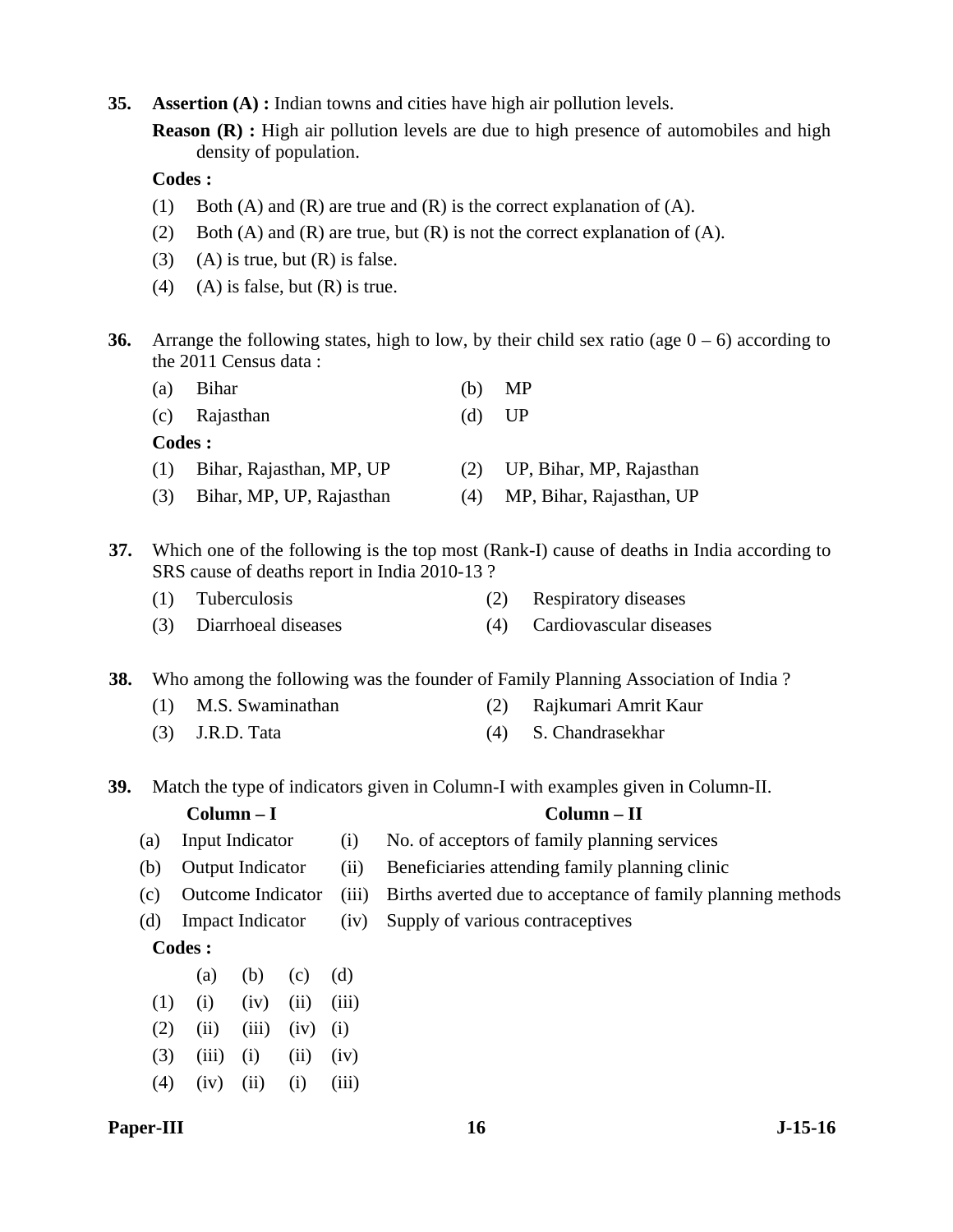| 35. |           |         |                |                                 |       |                                                                |     |     |              | अभिकथन (A) : भारतीय कस्बों और शहरों में वायु प्रदूषण का स्तर उच्च है ।                        |                                                                                                        |
|-----|-----------|---------|----------------|---------------------------------|-------|----------------------------------------------------------------|-----|-----|--------------|-----------------------------------------------------------------------------------------------|--------------------------------------------------------------------------------------------------------|
|     |           |         |                |                                 |       |                                                                |     |     |              | तर्क (R) : आटो वाहनों की बड़ी संख्या और उच्च जनसंख्या घनत्व इस उच्च वायु प्रदूषण का कारण है । |                                                                                                        |
|     | कूट :     |         |                |                                 |       |                                                                |     |     |              |                                                                                               |                                                                                                        |
|     | (1)       |         |                |                                 |       | (A) और (R) दोनों सही हैं और (R), (A) की सही व्याख्या करता है । |     |     |              |                                                                                               |                                                                                                        |
|     | (2)       |         |                |                                 |       |                                                                |     |     |              | (A) और (R) दोनों सही हैं, पर (R), (A) की सही व्याख्या नहीं करता ।                             |                                                                                                        |
|     | (3)       |         |                | (A) सही है, पर (R) गलत है।      |       |                                                                |     |     |              |                                                                                               |                                                                                                        |
|     | (4)       |         |                | $(A)$ गलत है और $(R)$ सही है ।  |       |                                                                |     |     |              |                                                                                               |                                                                                                        |
| 36. |           | सजाएँ : |                |                                 |       |                                                                |     |     |              |                                                                                               | 2011 की जनगणना के अनुसार लिंग अनुपात (0-6 वर्ष) के संदर्भ में निम्न राज्यों को उच्च से निम्न क्रम में  |
|     | (a)       | बिहार   |                |                                 |       |                                                                | (b) |     | मध्य प्रदेश  |                                                                                               |                                                                                                        |
|     | (c)       |         | राजस्थान       |                                 |       |                                                                | (d) |     | उत्तर प्रदेश |                                                                                               |                                                                                                        |
|     | कूट :     |         |                |                                 |       |                                                                |     |     |              |                                                                                               |                                                                                                        |
|     | (1)       |         |                |                                 |       | बिहार, राजस्थान, मध्य प्रदेश, उत्तर प्रदेश                     | (2) |     |              | उत्तर प्रदेश, बिहार, मध्य प्रदेश, राजस्थान                                                    |                                                                                                        |
|     | (3)       |         |                |                                 |       | बिहार, मध्य प्रदेश, उत्तर प्रदेश, राजस्थान                     | (4) |     |              | मध्य प्रदेश, बिहार, राजस्थान, उत्तर प्रदेश                                                    |                                                                                                        |
|     |           |         |                |                                 |       |                                                                |     |     |              |                                                                                               |                                                                                                        |
| 37. |           |         |                |                                 |       |                                                                |     |     |              |                                                                                               | मृत्यु के कारणों के बारे में जारी 2010-13 की एस आर एस (SRS) रिपोर्ट के अनुसार, भारत में मृत्यु का सबसे |
|     |           |         |                | बड़ा (क्रमांक-1) कारण क्या है ? |       |                                                                |     |     |              |                                                                                               |                                                                                                        |
|     | (1)       | टीबी    |                |                                 |       |                                                                |     | (2) |              | श्वसन संबंधी रोग                                                                              |                                                                                                        |
|     | (3)       |         | डायरिया रोग    |                                 |       |                                                                |     | (4) |              | हृदय संबंधी रोग                                                                               |                                                                                                        |
| 38. |           |         |                |                                 |       |                                                                |     |     |              | निम्नलिखित में से कौन भारतीय राष्ट्रीय परिवार कल्याण एसोसिएशन का संस्थापक था ?                |                                                                                                        |
|     | (1)       |         |                | एम.एस. स्वामीनाथन               |       |                                                                |     | (2) |              | राजकुमारी अमृत कौर                                                                            |                                                                                                        |
|     | (3)       |         | जे.आर.डी. टाटा |                                 |       |                                                                |     | (4) |              | एस. चंद्रशेखर                                                                                 |                                                                                                        |
|     |           |         |                |                                 |       |                                                                |     |     |              |                                                                                               |                                                                                                        |
| 39. |           |         |                |                                 |       |                                                                |     |     |              | स्तंभ-I में दिए गए संकेतकों के प्रकार को स्तंभ-II में दिए गए उदाहरणों के साथ सुमेलित कीजिए ।  |                                                                                                        |
|     |           |         | स्तंभ $-I$     |                                 |       |                                                                |     |     |              | स्तंभ $-I$                                                                                    |                                                                                                        |
|     | (a)       |         | इनपुट संकेतक   |                                 | (i)   |                                                                |     |     |              | परिवार नियोजन को स्वीकार करने वालों की संख्या                                                 |                                                                                                        |
|     | (b)       |         | आउटपुट संकेतक  |                                 | (ii)  |                                                                |     |     |              | परिवार नियोजन क्लीनिक में आने वाले लाभार्थी                                                   |                                                                                                        |
|     | (c)       |         | परिणाम संकेतक  |                                 | (iii) |                                                                |     |     |              |                                                                                               | परिवार नियोजन पद्धतियों को स्वीकार करने के कारण जन्म की रोकथाम                                         |
|     | (d)       |         | प्रभाव संकेतक  |                                 | (iv)  | विभिन्न गर्भनिरोधकों की आपूर्ति                                |     |     |              |                                                                                               |                                                                                                        |
|     | कूट :     |         |                |                                 |       |                                                                |     |     |              |                                                                                               |                                                                                                        |
|     |           | (a)     | (b)            | (c)                             | (d)   |                                                                |     |     |              |                                                                                               |                                                                                                        |
|     | (1)       | (i)     | (iv)           | (ii)                            | (iii) |                                                                |     |     |              |                                                                                               |                                                                                                        |
|     | (2)       | (ii)    | (iii)          | (iv)                            | (i)   |                                                                |     |     |              |                                                                                               |                                                                                                        |
|     | (3)       | (iii)   | (i)            | (ii)                            | (iv)  |                                                                |     |     |              |                                                                                               |                                                                                                        |
|     | (4)       | (iv)    | (ii)           | (i)                             | (iii) |                                                                |     |     |              |                                                                                               |                                                                                                        |
|     | $J-15-16$ |         |                |                                 |       |                                                                | 17  |     |              |                                                                                               | Paper-III                                                                                              |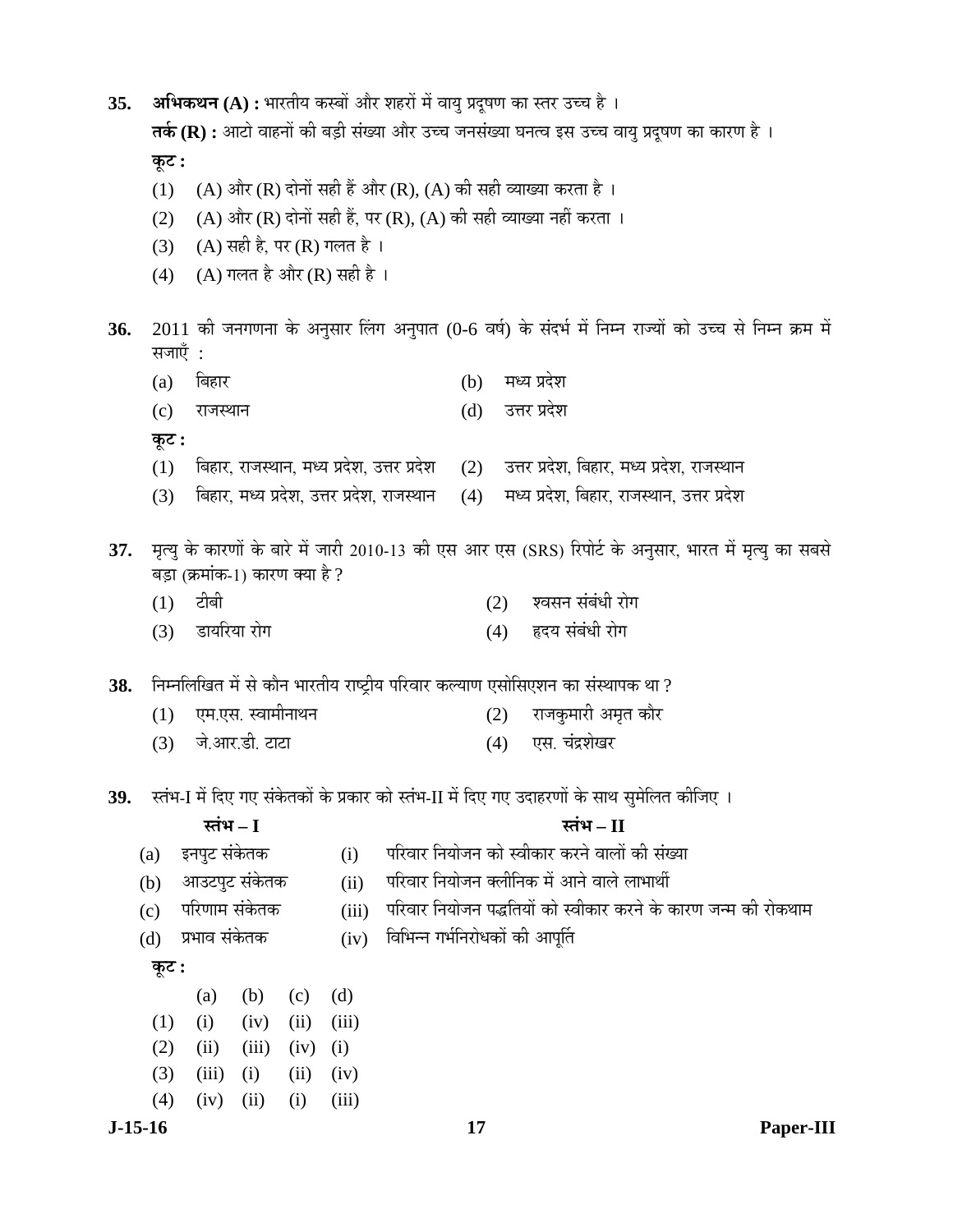**40.** Match the following in the area of internal migration estimation in List – I to List – II and select the correct answer using codes :

| $List-I$ |               |                                       |           |       |                          |                                                                                                                                                 | $List - II$                                                                                    |                                                                                                  |  |
|----------|---------------|---------------------------------------|-----------|-------|--------------------------|-------------------------------------------------------------------------------------------------------------------------------------------------|------------------------------------------------------------------------------------------------|--------------------------------------------------------------------------------------------------|--|
|          | (a)           | <b>National Growth Rate</b><br>Method |           |       | (i)                      |                                                                                                                                                 | Assumes increase in rate in the population is the<br>same in all the areas of the country.     |                                                                                                  |  |
|          | (b)           | <b>Vital Statistics Method</b>        |           |       | (ii)                     |                                                                                                                                                 | In considered population growth and natural<br>increase in the are $(P_{1+r}-P_1) - (B - D)$ . |                                                                                                  |  |
|          | (c)           | Census Survival Ratio<br>Method       |           | (iii) |                          | An adjustment factor is derived from survival ratio<br>of the region with the standard model country and<br>backward survival estimate is made. |                                                                                                |                                                                                                  |  |
|          | (d)           | Life table Survival Ratio<br>Method   |           | (iv)  |                          | It uses average mortality conditions of inter-censal<br>period for calculating net migration.                                                   |                                                                                                |                                                                                                  |  |
|          | <b>Codes:</b> |                                       |           |       |                          |                                                                                                                                                 |                                                                                                |                                                                                                  |  |
|          |               | (a)                                   | (b)       | (c)   | (d)                      |                                                                                                                                                 |                                                                                                |                                                                                                  |  |
|          | (1)           | (iv)                                  | (iii)     | (ii)  | (i)                      |                                                                                                                                                 |                                                                                                |                                                                                                  |  |
|          | (2)           | (iii)                                 | (iv)      | (ii)  | (i)                      |                                                                                                                                                 |                                                                                                |                                                                                                  |  |
|          | (3)           | (i)                                   | (ii)      | (iii) | (iv)                     |                                                                                                                                                 |                                                                                                |                                                                                                  |  |
|          | (4)           | (ii)                                  | (i)       | (iii) | (iv)                     |                                                                                                                                                 |                                                                                                |                                                                                                  |  |
| 41.      |               |                                       |           |       |                          |                                                                                                                                                 |                                                                                                | Arrange the following states, high to low, by their level of Institutional deliveries (DLJ S-3): |  |
|          | (a)           | <b>Bihar</b>                          |           |       |                          |                                                                                                                                                 | (b)                                                                                            | MP                                                                                               |  |
|          | (c)           |                                       | Rajasthan |       |                          |                                                                                                                                                 | (d)                                                                                            | <b>UP</b>                                                                                        |  |
|          | <b>Codes:</b> |                                       |           |       |                          |                                                                                                                                                 |                                                                                                |                                                                                                  |  |
|          | (1)           |                                       |           |       | Rajasthan, MP, Bihar, UP |                                                                                                                                                 | (2)                                                                                            | Rajasthan, MP, UP, Bihar,                                                                        |  |

- (3) MP, Rajasthan, Bihar, UP, (4) MP, Rajasthan, UP, Bihar,
- **42.** According to DLHS-III Report, what percentage of pregnant women in India had taken three or more ante-natal check-ups ?

| $(1)$ Less than 35%   | (2) $35\%$ to upto $45\%$ |
|-----------------------|---------------------------|
| $(3)$ 45% to upto 55% | $(4)$ More than 55%       |

- **43.** Which amongst the following is not correct regarding 'Mission Indradhanush' ?
	- (1) To ensure full immunization for children (upto two years) and pregnant women.
	- (2) To strengthen cold chain equipments in the EAG states.
	- (3) It is implemented in 201 high focus districts.
	- (4) Special immunization drives to improve the routine coverage in the country.
- **44.** Who among the following propounded 'Epidemiologic Transition' theory ?
	- (1) Abdel R. Omran (2) Ester Boserup
	- (3) Philip K. Hooper (4) Warren Thompson

**Paper-III 18** J-15-16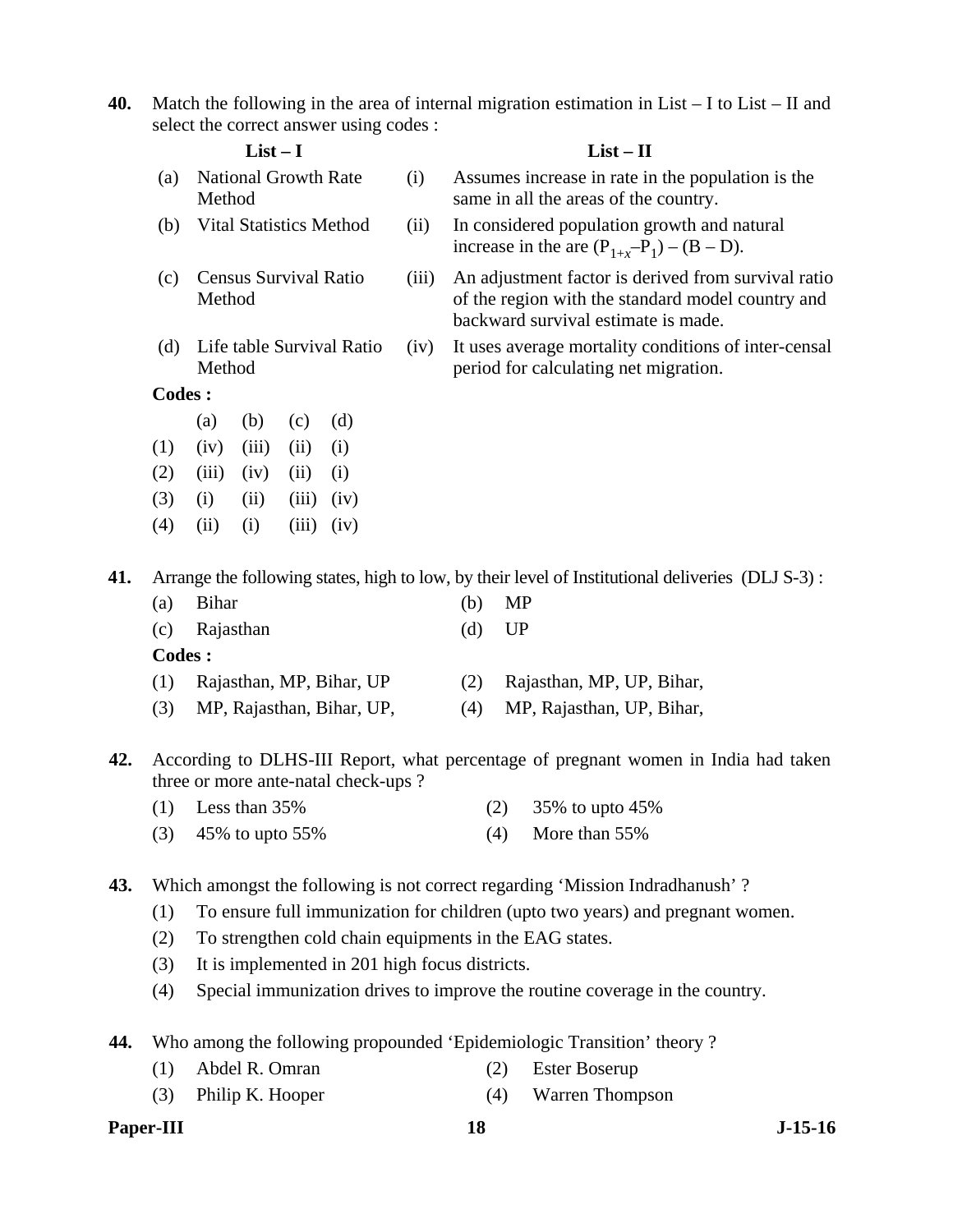| 40. |            |                                                                            | आंतरिक प्रवासन के आकलन के क्षेत्र में सूची – I और सूची – II को सुमेलित करें । कूट की सहायता से सही       |
|-----|------------|----------------------------------------------------------------------------|----------------------------------------------------------------------------------------------------------|
|     |            | उत्तर का चयन करें ।                                                        |                                                                                                          |
|     |            | सूची – I                                                                   | सूची – II                                                                                                |
|     | (a)        | राष्ट्रीय विकास दर पद्धति<br>(i)                                           | यह मानता है कि जनसंख्या में बढ़ोत्तरी की दर देश के सभी क्षेत्रों<br>में समान होगी                        |
|     | (b)        | महत्त्वपूर्ण आँकड़ा पद्धति<br>(ii)                                         | यह मानता है कि जनसंख्या वृद्धि और प्राकृतिक बढ़ोतरी है :                                                 |
|     |            |                                                                            | $(P_{1+x}-P_1) - (B - D)$                                                                                |
|     | (c)        | जनगणना उत्तरजीविता अनुपात<br>(iii)                                         | मानक प्रारूप देश के साथ क्षेत्र की उत्तरजीविता अनुपात का एक                                              |
|     |            | पद्धति                                                                     | समायोजन कारक निकाला जाता है, जिसके आधार पर                                                               |
|     |            |                                                                            | उत्तरजीविता का पश्च अनुमान निकाला जाता है ।                                                              |
|     | (d)        | जीवन तालिका उत्तरजीविता<br>(iv)                                            | यह अंतर-जनगणना अवधि के बीच की औसत मृत्युता दशा का                                                        |
|     |            | अनुपात पद्धति                                                              | प्रयोग कुल प्रवसन की गणना के लिए करता है ।                                                               |
|     | कूट:       |                                                                            |                                                                                                          |
|     |            | (d)<br>(b)<br>(c)<br>(a)                                                   |                                                                                                          |
|     | (1)        | (iii)<br>(ii)<br>(iv)<br>(i)                                               |                                                                                                          |
|     | (2)<br>(3) | (iii)<br>(ii)<br>(i)<br>(iv)<br>(iii)<br>(iv)<br>(i)<br>(ii)               |                                                                                                          |
|     | (4)        | (ii)<br>(iii)<br>(i)<br>(iv)                                               |                                                                                                          |
|     |            |                                                                            |                                                                                                          |
| 41. |            |                                                                            | निम्न राज्यों को अस्पतालों में होने वाले प्रसव (DLHS-3) के संदर्भ में उच्च से निम्न के क्रम में दिखाएँ : |
|     | (a)        | बिहार                                                                      | मध्य प्रदेश<br>(b)                                                                                       |
|     | (c)        | राजस्थान                                                                   | उत्तर प्रदेश<br>(d)                                                                                      |
|     | कूट :      |                                                                            |                                                                                                          |
|     | (1)        | राजस्थान, मध्य प्रदेश, बिहार, उत्तर प्रदेश                                 | राजस्थान, मध्य प्रदेश, उत्तर प्रदेश बिहार<br>(2)                                                         |
|     | (3)        | मध्य प्रदेश, राजस्थान, बिहार, उत्तर प्रदेश                                 | मध्य प्रदेश, राजस्थान, उत्तर प्रदेश, बिहार<br>(4)                                                        |
|     |            |                                                                            |                                                                                                          |
| 42. |            |                                                                            | डीएलएचएस-III (DLHS-III) की रिपोर्ट के मुताबिक भारत में कितने प्रतिशत गर्भवती महिलाओं ने तीन या तीन       |
|     |            | से ज्यादा बार प्रसव पूर्ण जाँच कराई ?                                      |                                                                                                          |
|     | (1)        | 35% से कम<br>45% से 55% तक                                                 | 35% से 45% तक<br>(2)<br>55% से अधिक                                                                      |
|     | (3)        |                                                                            | (4)                                                                                                      |
| 43. |            | निम्नलिखित में से कौन सी एक बात 'मिशन इंद्रधनुष' के बारे में सही नहीं है ? |                                                                                                          |
|     | (1)        |                                                                            | बच्चों (दो वर्ष की उम्र तक) और गर्भवती महिलाओं का पूर्ण प्रतिरक्षण सुनिश्चित करना ।                      |
|     | (2)        | ई.ए.जी. राज्यों में कोल्ड चैन उपकरणों की सुदृढ़ व्यवस्था करना ।            |                                                                                                          |
|     | (3)        |                                                                            | इसको 201 उच्च ध्यान केन्द्रित किए जाने वाले जिलों (हाई फोकस डिस्ट्रिक्ट्स) में कार्यान्वित किया गया ।    |
|     | (4)        | देश में रूटीन कवरेज में सुधार लाने के लिए विशेष प्रतिरक्षण अभियान          |                                                                                                          |
|     |            |                                                                            |                                                                                                          |
| 44. |            |                                                                            | निम्नलिखित में से किसने महामारी विज्ञानगत संक्रमण सिद्धांत (एपिडेमिओलॉजिक ट्रांजिशन थ्योरी) का प्रतिपादन |
|     | किया ?     |                                                                            |                                                                                                          |

| (1) अब्देल आर. ओमरैन | (2) इस्टर बोसेरप |
|----------------------|------------------|
| (3) फिलिप के. हूपर   | (4) वारेन थॉमसन  |

**J-15-16 19 Paper-III**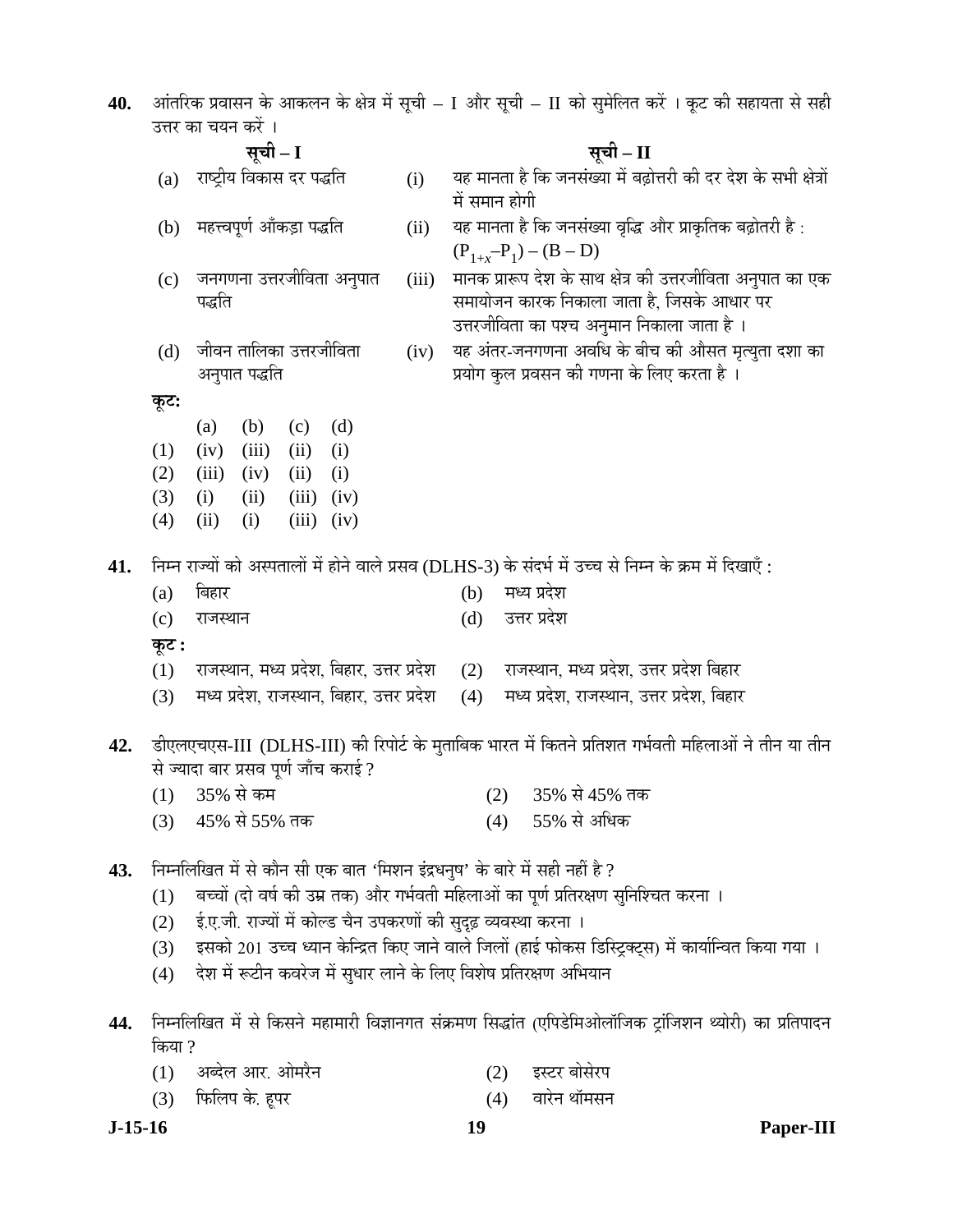**45.** Match names of Scientists in List – I with the years in List – II for construction of life table and select the correct answer using codes given below :

|               | $List-I$ |                      |       |       |      | $List-II$ |
|---------------|----------|----------------------|-------|-------|------|-----------|
| (a)           |          | John Grant's         |       |       | (i)  | 1662      |
| (b)           |          | <b>Edmund Halley</b> |       |       | (ii) | 1693      |
| (c)           | Keyfitz  |                      | (iii) | 1939  |      |           |
| (d)           |          | Reed and Merrell     | (iv)  | 1975  |      |           |
| <b>Codes:</b> |          |                      |       |       |      |           |
|               | (a)      | (b)                  | (c)   | (d)   |      |           |
| (1)           | (i)      | (ii)                 | (iii) | (iv)  |      |           |
| (2)           | (i)      | (iii)                | (iv)  | (ii)  |      |           |
| (3)           | (i)      | (ii)                 | (iv)  | (iii) |      |           |
|               |          |                      |       |       |      |           |

 $(4)$   $(iv)$   $(iii)$   $(ii)$   $(i)$ 

**46.** Which one of the following is not a goal set in National Population Policy 2000?

- (1) Achieve universal access to treatment for HIV/AIDS.
- (2) Achieve 80% institutional delivery.
- (3) Reduce IMR to below 30 per 1000 live births.
- (4) Achieve 100% registration of births, deaths and marriage.
- **47.** Find the correct order of industrial food system from the following that contribute to the industrial crisis :
	- (1) Farming ; deforestation ; transport ; processing and packaging of food
	- (2) Deforestation, farming, transport ; processing & packaging of food
	- (3) Transport ; farming ; deforestation ; processing & packaging food
	- (4) Processing & packaging of food ; transport ; deforestation ; farming
- **48.** The most widely used method of population projection for urban rural areas and developed by the United Nations is known as
	- (1) Urban Rural growth difference method
	- (2) Component method
	- (3) Urban Growth method
	- (4) Rural Growth method
- **49.** What is physiological density ?
	- (1) The overall population per sq.km. area of productive farming land
	- (2) The overall agrarian population per sq.km. area of productive farming land
	- (3) The overall number of inhabitants per sq.km land area
	- (4) Population inhabiting a metropolitan region, sq.km area of housing space

# Paper-III 20 J-15-16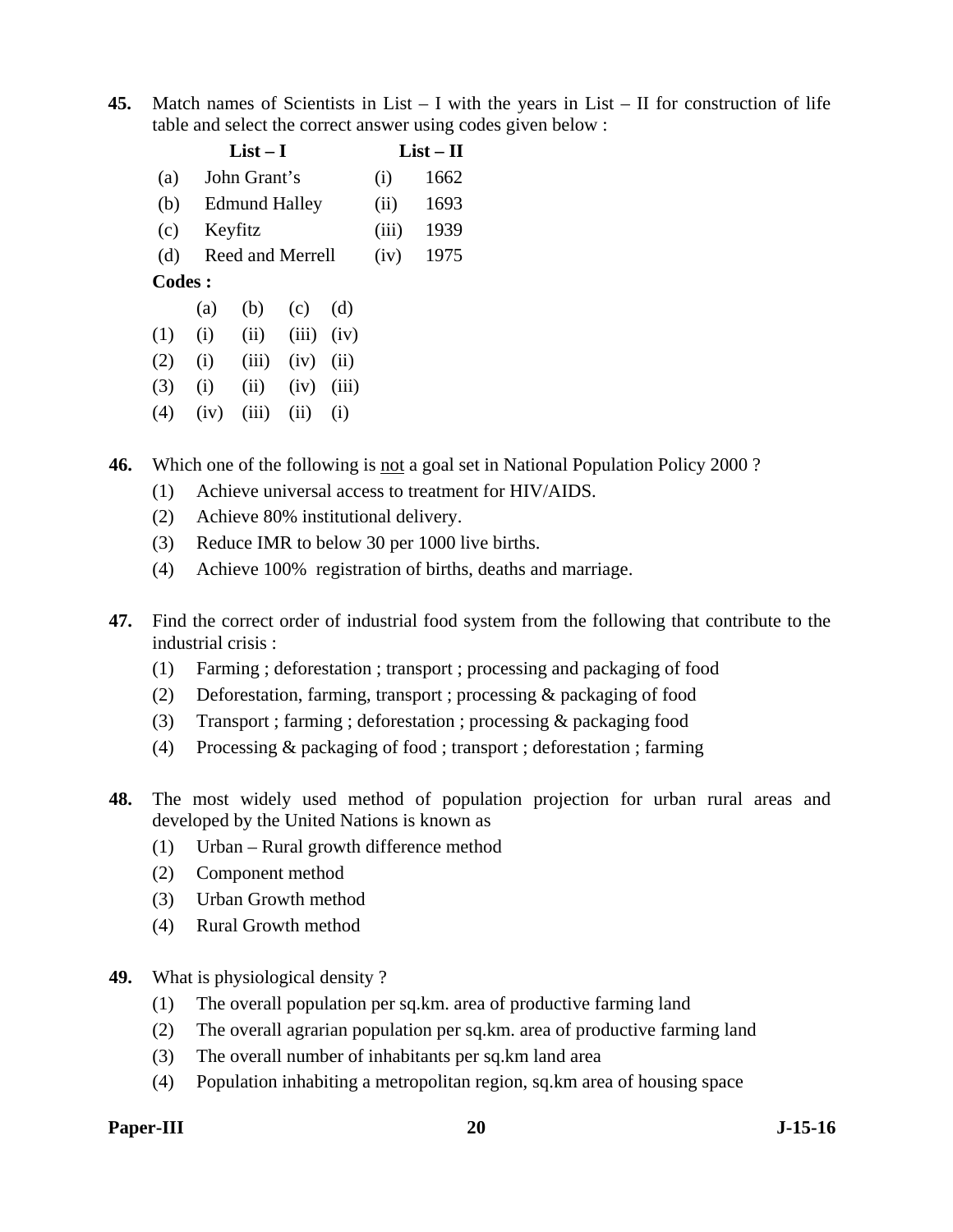45. सूची – I में दिये गये वैज्ञानिकों के नामों को सूची – II में दिये गये जीवन सारणी निर्माण के वर्ष के साथ सुमेलित कीजिए और नीचे दिए कूटों का उपयोग कर सही उत्तर का चुनाव कीजिए :

|       |       | सूची – I      |       |       |       | सूची – II |
|-------|-------|---------------|-------|-------|-------|-----------|
| (a)   |       | जॉन ग्रांट्स  |       |       | (i)   | 1662      |
| (b)   |       | एडमंड हैली    |       |       | (ii)  | 1693      |
| (c)   | कैफिज |               |       |       | (iii) | 1939      |
| (d)   |       | रीड तथा मेरेल | (iv)  | 1975  |       |           |
| कूट : |       |               |       |       |       |           |
|       | (a)   | (b)           | (c)   | (d)   |       |           |
| (1)   | (i)   | (ii)          | (iii) | (iv)  |       |           |
| (2)   | (i)   | (iii)         | (iv)  | (ii)  |       |           |
| (3)   | (i)   | (ii)          | (iv)  | (iii) |       |           |
| (4)   | (iv)  | (iii)         | (ii)  | (i)   |       |           |

**46.** निम्नलिखित में कौन-सा राष्ट्रीय जनसंख्या नीति, 2000 का लक्ष्य निर्धारित <u>नहीं</u> किया गया है ?

- (1) एच.आई.वी./एड्स के इलाज के लिए सार्वभौमिक पहुँच की प्राप्ति
- $(2)$   $80$  प्रतिशत मामलों में अस्पतालों में प्रसव कराना
- (3) प्रति 1000 जन्म पर शिशु मृत्यु दर को 30 से नीचे लाना
- $(4)$  जन्म, मृत्यु और विवाह के  $100$  प्रतिशत पंजीकरण की प्राप्ति ।
- 47. निम्न में से वह सही औद्योगिक खाद्य प्रणाली बताइए, जो औद्योगिक संकट की ओर ले जाती है :
	- (1) खेती, निर्वनीकरण, यातायात, खाद्य सामग्री का प्रक्रमण और पैकेजिंग
	- (2) निर्वनीकरण, खेती, यातायात, खाद्य सामग्री का प्रक्रमण और पैकेजिंग
	- (3) यातायात, खेती, निर्वनीकरण, खाद्य सामग्री का प्रक्रमण और पैकेजिंग
	- (4) खाद्य सामग्री का प्रक्रमण और पैकेजिंग, यातायात, निर्वनीकरण, खेती
- 48. नगरीय शहरी क्षेत्रों के लिए जनसंख्या के अनुमान की सर्वाधिक व्यापक एवं प्रयोज्य पद्धति, जिसको संयुक्त द्वारा <u>विकसित किया गया. को किस पद्धति के नाम से जाना जाता है ?</u>
	- $(1)$  नगरीय ग्रामीण वृद्धि अंतर पद्धति
	- (2) घटक पद्धति (कंपोनेन्ट मैथड)
	- (3) नगरीय वृद्धि पद्धति
	- (4) प्रामीण वृद्धि पद्धति
- **49.** शारीरिक घनत्व क्या है ?
	- (1) उत्पादक कृषि भूमि पर प्रति वर्ग कि.मी. कुल जनसंख्या
	- (2) उत्पादक कृषि भूमि पर प्रति वर्ग कि.मी. कुल खेतिहर जनसंख्या
	- (3) जिंदी वर्ग कि.मी. भू क्षेत्र पर निवासियों की कुल संख्या
	- (4) महानगरीय क्षेत्र में आवासीय क्षेत्र में निवास करने वाली प्रति वर्ग कि.मी. जनसंख्या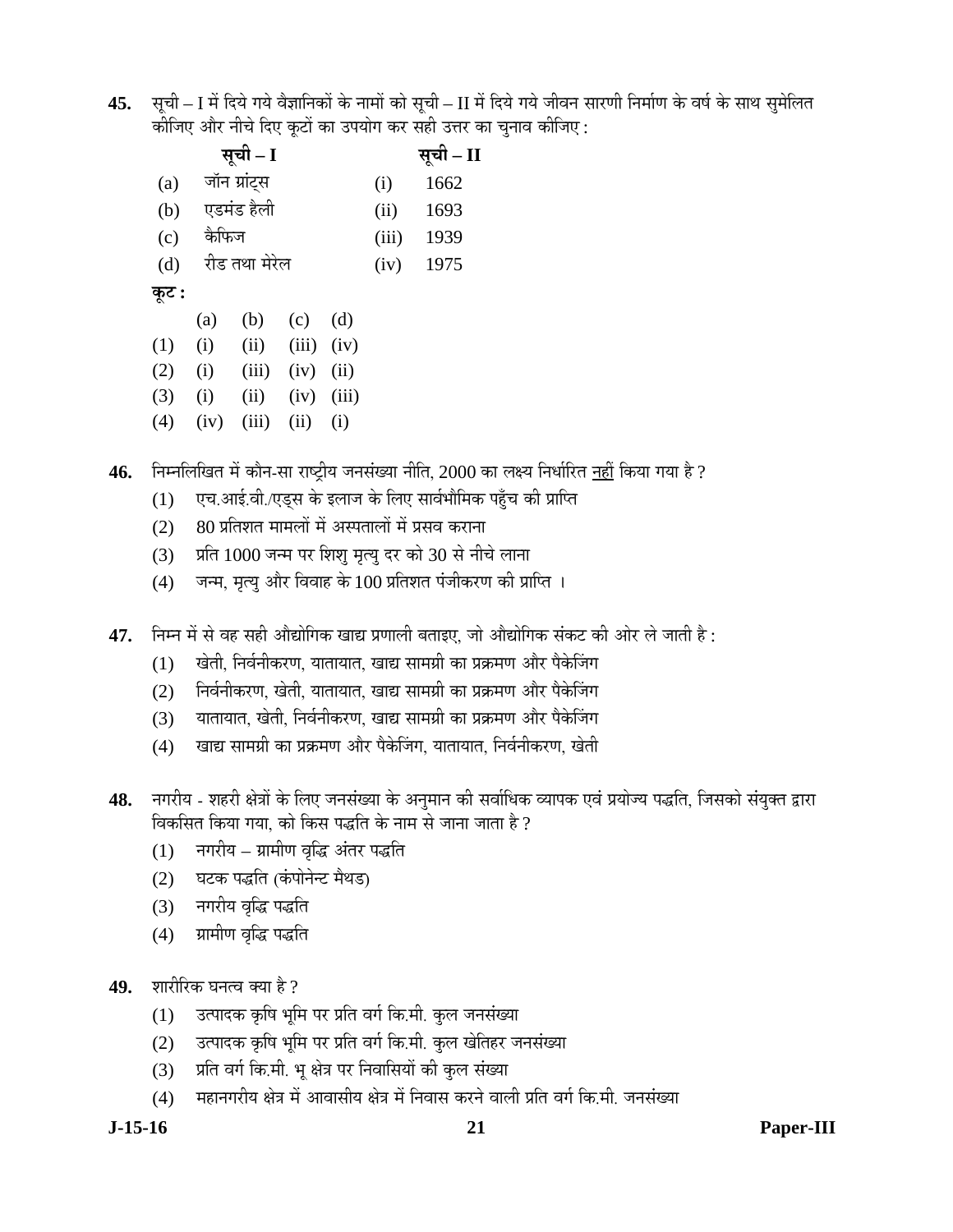- **50.** Who among the following said 'Development can be achieved by transferring labour from subsistence sector to modern sector ?
	- (1) Arthur Lewis (2) Liebenstein
	- (3) Harrod-Domar (4) Ricardo
- **51.** Match the items in List I with items in List II given below and select the correct code using codes given below :
	- List I List II (a) Infant mortality rate (i) Deaths before live birth (b) Pre-natal mortality (ii) Deaths between 4-52 weeks (c) Post Neo-natal mortality (iii) Deaths in first year of life (d) Child mortality (iv) Deaths in 1-4 years of life **Codes :** (a) (b) (c) (d)
	- $(1)$   $(iii)$   $(ii)$   $(i)$   $(iv)$  $(2)$   $(iii)$   $(i)$   $(ii)$   $(iv)$  $(3)$   $(iii)$   $(iv)$   $(ii)$   $(i)$  $(4)$   $(iii)$   $(ii)$   $(iv)$   $(i)$
- **52.** Which of the following assumptions are essential for the estimation of fertility by 'own children method' ?
	- (a) Children ages are reasonably accurate.
	- (b) Most of the children live with their mothers.
	- (c) The relationship of each child to the head of the household is well defined.
	- (d) Mortality levels are relatively low during the estimation period prior to enumeration.

# **Codes :**

- (1) (a), (b), (c) (2) (b), (c), (d)
- (3) (a), (b), (c), (d) (4) (a), (b), (d)
- **53.** In which year United Nations Development Fund (UNDF) was renamed as United Nations Fund for Population Activities (UNFPA) ?
- (1) 1969 (2) 1968 (3) 1967 (4) 1966
- **54.** Which among the following is an indirect anti-natalist policy ?
	- (1) Providing information about breast feeding
		- (2) Raising age at marriage
		- (3) Educating parents
		- (4) Provision of contraceptive services

#### Paper-III 22 J-15-16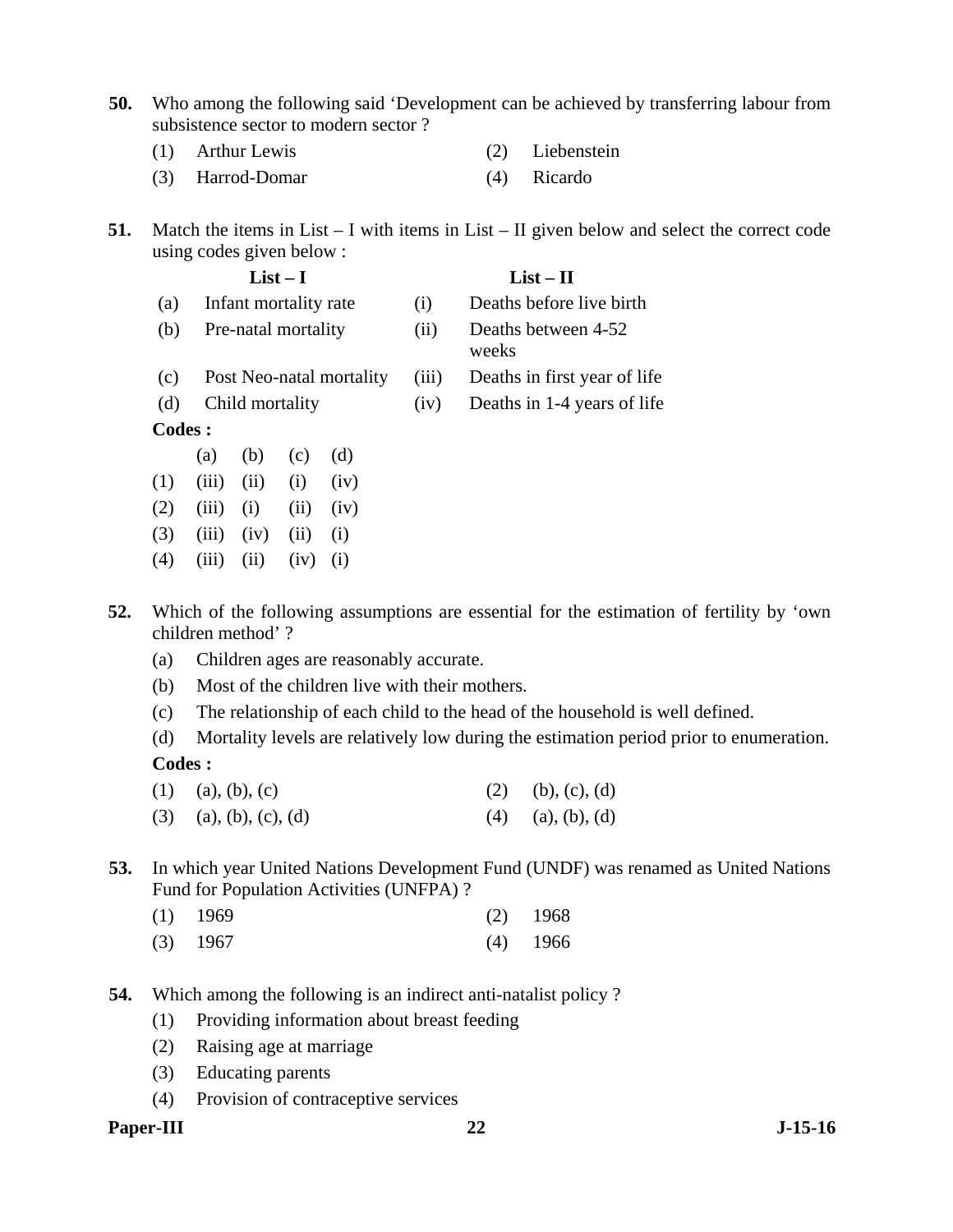50. निम्न में से किसने कहा कि 'जीविका क्षेत्र से श्रम को आधुनिक क्षेत्र में स्थानांतरित कर विकास प्राप्त किया जा सकता है' ?

- (1) †Ö£ÖÔ¸ü »Öê×¾ÖÃÖ (2) ×»Ö²ÖëÙüß®Ö
- (3) हैरोड-डोमर (4) रिकार्डो
- 51. सूची-I से सूची-II को सुमेलित करें । कूट के माध्यम से सही उत्तर का चयन करें :
	- **ÃÖæ"Öß I ÃÖæ"Öß II**  (a) शिश् मृत्युता दर (i) जीवित जन्म के पहले मृत्यू (b) जन्म से 28 दिनों के भीतर (पेरीनेटल) मृत्युता (ii) 4-52 हफ्ते के भीतर मृत्यू (c) पोस्ट नियोनेटल मृत्युता (iii) जीवन के पहले वर्ष में मृत्यु  $(d)$  बाल मृत्युता (iv) जीवन के 1-4 वर्ष में मृत्यु
	- $\overline{2}$ ः
	- (a) (b) (c) (d)  $(1)$   $(iii)$   $(ii)$   $(i)$   $(iv)$  $(2)$   $(iii)$   $(i)$   $(ii)$   $(iv)$  $(3)$   $(iii)$   $(iv)$   $(ii)$   $(i)$  $(4)$   $(iii)$   $(ii)$   $(iv)$   $(i)$
- 52. निम्न में से कौन से अभिकथन 'ओन चिल्ड्रेन मेथड' द्वारा प्रजननता के अनुमानन के लिए आवश्यक हैं ?
	- (a) बच्चों की उम्र तार्किक ढंग से सटीक होती है ।
	- (b) अधिसंख्य बच्चें अपनी माँ के साथ रहते हैं ।
	- (c) गृहस्वामी से प्रत्येक बच्चे का रिश्ता सुनिश्चित और सुनिर्धारित होता है)।
	- (d) परिगणना के पूर्व अनुमान अवधि में मृत्युता का स्तर अपेक्षाकृत कम होता है)।

**Ûæú™ü :** 

- (1) (a), (b), (c) (2) (b), (c), (d)
- (3) (a), (b), (c), (d) (4) (a), (b), (d)
- 53. 'संयुक्त राष्ट्र विकास फंड' (UNDF) का नाम बदलकर किस साल 'जनसंख्या गतिविधियों के लिए संयुक्त राष्ट्र फंड' (UNFPA) कर दिया गया ?
	- (1) 1969 (2) 1968
	- (3) 1967 (4) 1966
- 54. Fith में से कौन परोक्ष प्रसव विरोधी नीति है ?
	- $(1)$  स्तनपान के बारे में जानकारी देना
	- (2) विवाह की उम्र बढाना
	- (3) माता-पिता को शिक्षित बनाना
	- (4) गर्भनिरोधक सेवाओं की व्यवस्था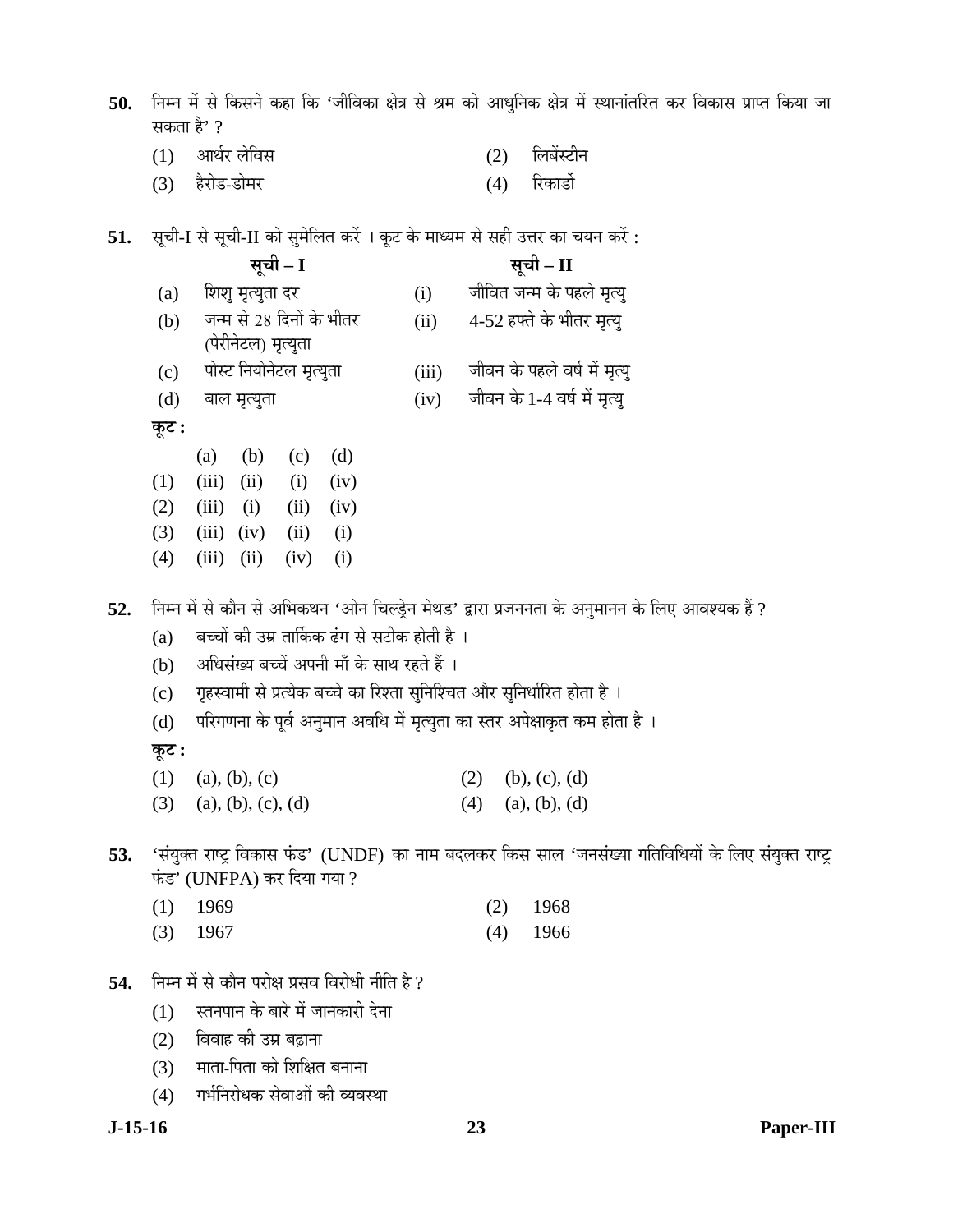- **55.** Which one of the following mortality rates strongly affects the expectation of life at birth ?
	- (1) Crude death rate (2) Infant mortality rate
	- (3) Age specific death rate (4) Maternal mortality rate

**56.** Which amongst the following diseases covered under immunization of children ?

|     | (b) Diphtheria      |
|-----|---------------------|
| (d) | Tetanus             |
|     |                     |
|     | $(2)$ (a), (d), (b) |
| (4) | (b), (c), (d)       |
|     |                     |

**57.** Calculate the expectation of life at age 5 with the values of  $T<sub>x</sub> = 64,00,000$  and  $l_x = 95,000.$ 

| $(1)$ 68.34 |  | $(2)$ 69.45 |
|-------------|--|-------------|
|             |  |             |

- (3) 67.37 (4) 66.56
- **58.** According to economist Leibenstein, there are economic advantages having children. Select the correct combinations from the following :
	- (a) Consumption utility
	- (b) Work income utility
	- (c) Old age security utility
	- (d) Contribution to extended family utility

#### **Codes :**

- (1) (a) only (2) (a) and (c) only
- (3) (a), (b) and (c) (4) (a), (b), (c) and (d)

**59.** Which among the following source cannot provide information on internal migration ?

- (1) Census (2) Surveys
- (3) Registration of vital events (4) Population Registers

**60.** Which one of the following combination of disease strategies are implemented by the Ministry of Health and Family Welfare, Government of India ?

- (1) Malaria and Dengue
- (2) TB and HIV
- (3) Cancer and Cardiovascular disease
- (4) STD and HIV

#### Paper-III 24 J-15-16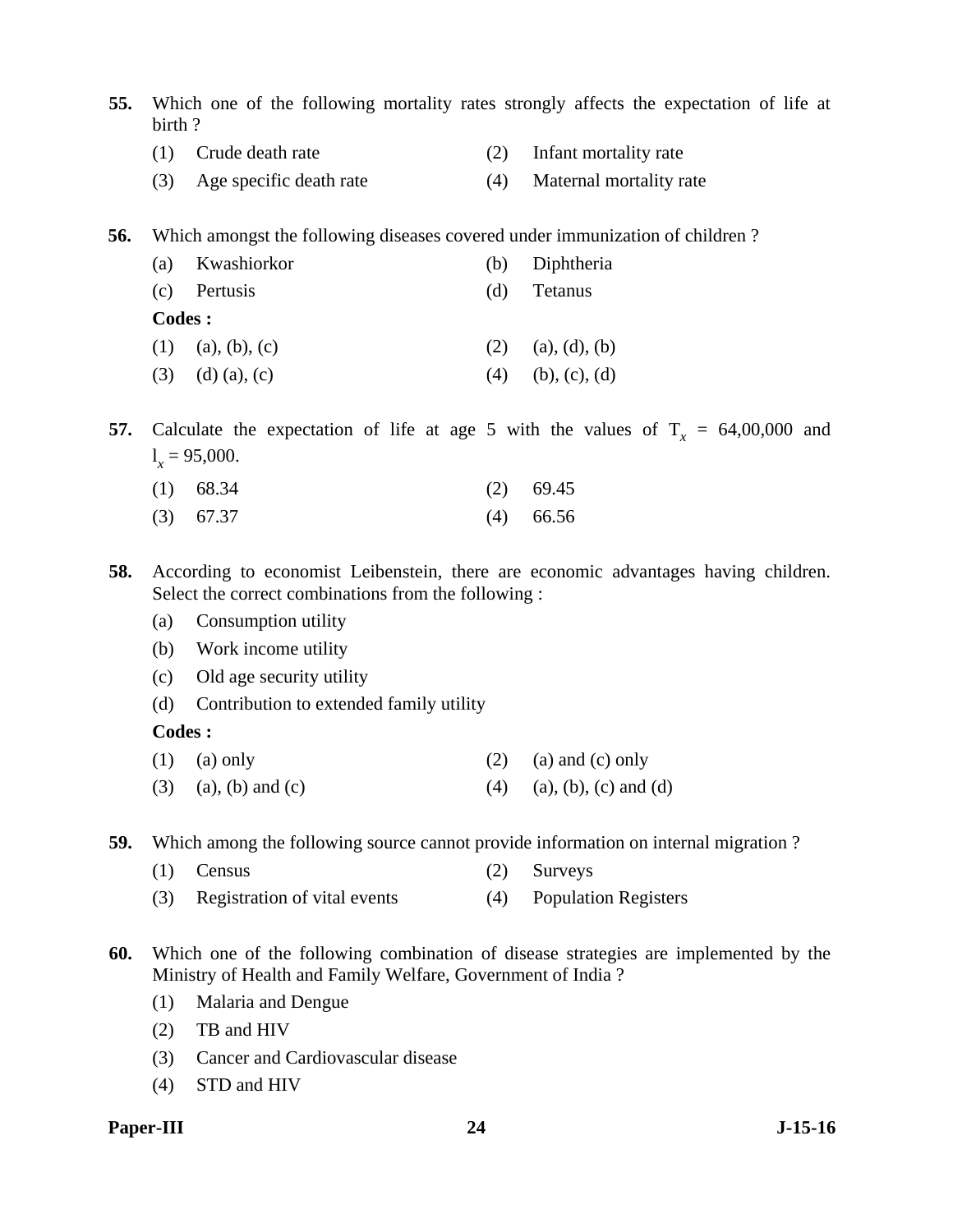55. Fiम्न में से कौन सी मृत्युता दर जन्म के समय जीवन की प्रत्याशा को जोरदार ढंग से प्रभावित करती है ?

- (1) अशोधित मृत्यु दर (2) शिशु मृत्युता दर
- (3) आयु आधारित मृत्यु दर (4) मातृक मृत्युता दर

 $\bf 56.$  बच्चों में प्रतिरक्षण के लिए निम्न में से कौन-कौन सी बीमारियाँ शामिल की जाती हैं ?

|       | (a) क्वाशरकर        | (b) डिफ्थीरिया      |
|-------|---------------------|---------------------|
|       | (c) पेर्टुसिस       | (d) टेटनस           |
| कूट : |                     |                     |
|       | $(1)$ (a), (b), (c) | $(2)$ (a), (d), (b) |

(3) (d), (a), (c) (4) (b), (c), (d)

**57.**  $T_x = 64,00,000$  तथा  $I_x = 95,000$  के मूल्य के अनुसार 5 साल की उम्र पर जीवन प्रत्याशा की गणना करें ।

| $(1)$ 68.34 | $(2)$ 69.45 |
|-------------|-------------|
| $(3)$ 67.37 | $(4)$ 66.56 |

58. अर्थशास्त्री लेबेनस्टिन के अनुसार, बच्चे होने से आर्थिक लाभ होते हैं । निम्नलिखित में से सही संयोजन का चयन कोजिए $\cdot$ 

- (a) उपभोग उपयोगिता
- (b) कार्य आय उपयोगिता
- (c) वृद्धावस्था सुरक्षा उपयोगिता
- (d) विस्तारित परिवार उपयोगिता में योगदान
- **Ûæú™ü :**
- $(1)$  केवल (a)  $(2)$  केवल (a) और (c)
- (3) (a), (b)  $\exists \pi$  (c) (4) (a), (b), (c)  $\exists \pi$  (d)
- 59. निम्नलिखित में से कौन-सा स्रोत आंतरिक प्रवसन के बारे में जानकारी प्रदान नहीं कर सकता है ?
	- $(1)$  जनगणना  $(2)$  सर्वेक्षण
	- (3) महत्त्वपूर्ण घटनाओं का पंजीयन (4) जनसंख्या पंजीका (रजिस्टर)
- $60.$  निम्नलिखित में से किस बीमारी रणनीति संयोजन का कार्यान्वयन स्वास्थ्य और परिवार कल्याण मंत्रालय, भारत सरकार द्वारा किया जाता है ?
	- (1) मलेरिया और डेन्गू
	- $(2)$   $\vec{c}$ विवी और एचआईवी
	- (3) केंसर और हृदय संवहनी रोग
	- (4) एसटीडी और एचआईवी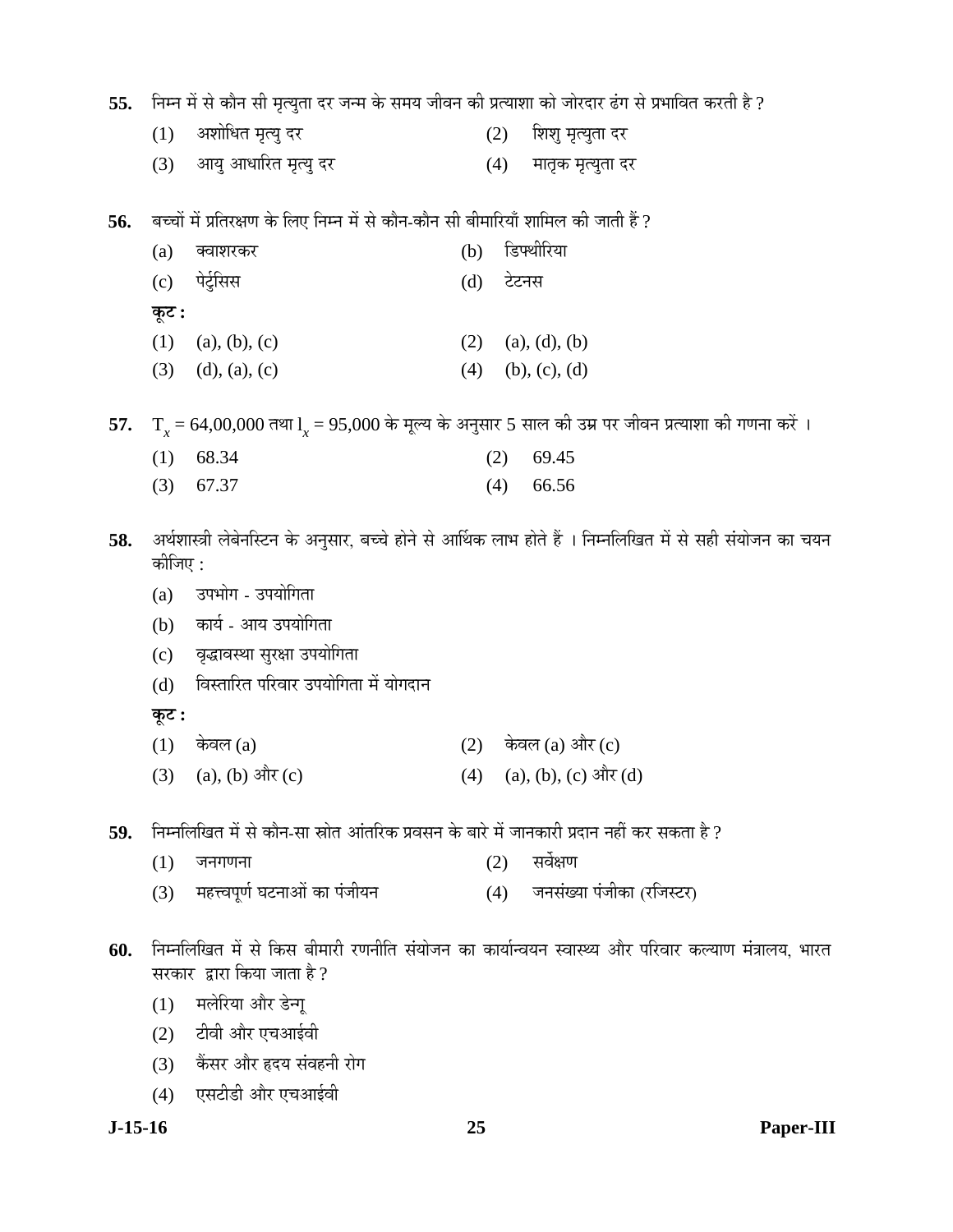- **61.** According to Census of India 2011 information which among the following states has the highest proportion of slum households to urban households ?
	- (1) Chattisgarh (2) West Bengal
	- (3) Andhra Pradesh (4) Odisha
- **62.** Which one of the statement is <u>not</u> true for demographic dividend?
	- (1) Boosts per capita income
	- (2) Potential population of working age increase
	- (3) Transition to low fertility
	- (4) Lower mortality produce longer lives.
- **63.** Match the items in List I with List II and select the correct answer using the codes given below :

|         | $List-II$                                                     |                                    |                   |
|---------|---------------------------------------------------------------|------------------------------------|-------------------|
| (a)     | Number of person years lived at ages $x$ and older            |                                    | (i) ${}_{n}M_{x}$ |
| (b)     | Proportion of death for the age interval $(x, x + n)$         | (ii)                               | $e_r$             |
| (c)     | Number of person years lived in the age interval $(x, x + n)$ | $(iii)$ $T_{\ast}$                 |                   |
| (d)     | Expectation of life at age $x$                                | $(iv)$ <sub>n</sub> L <sub>x</sub> |                   |
| Codes : |                                                               |                                    |                   |

- (a) (b) (c) (d)  $(1)$   $(i)$   $(ii)$   $(iii)$   $(iv)$  $(2)$   $(ii)$   $(iii)$   $(iv)$   $(i)$  $(3)$   $(iii)$   $(i)$   $(iv)$   $(ii)$
- $(4)$   $(iv)$   $(iii)$   $(ii)$   $(i)$

**64.** Malaria is which of the following type of disease ?

- (1) Water borne disease
- (2) Air borne disease
- (3) Polen borne disease
- (4) Vector borne disease
- **65.** Which among the following states has recorded highest number of new towns in 2011 Census ?

| $(1)$ Gujarat   | (2) West Bengal |
|-----------------|-----------------|
| (3) Maharashtra | (4) Tamil Nadu  |

Paper-III 26 J-15-16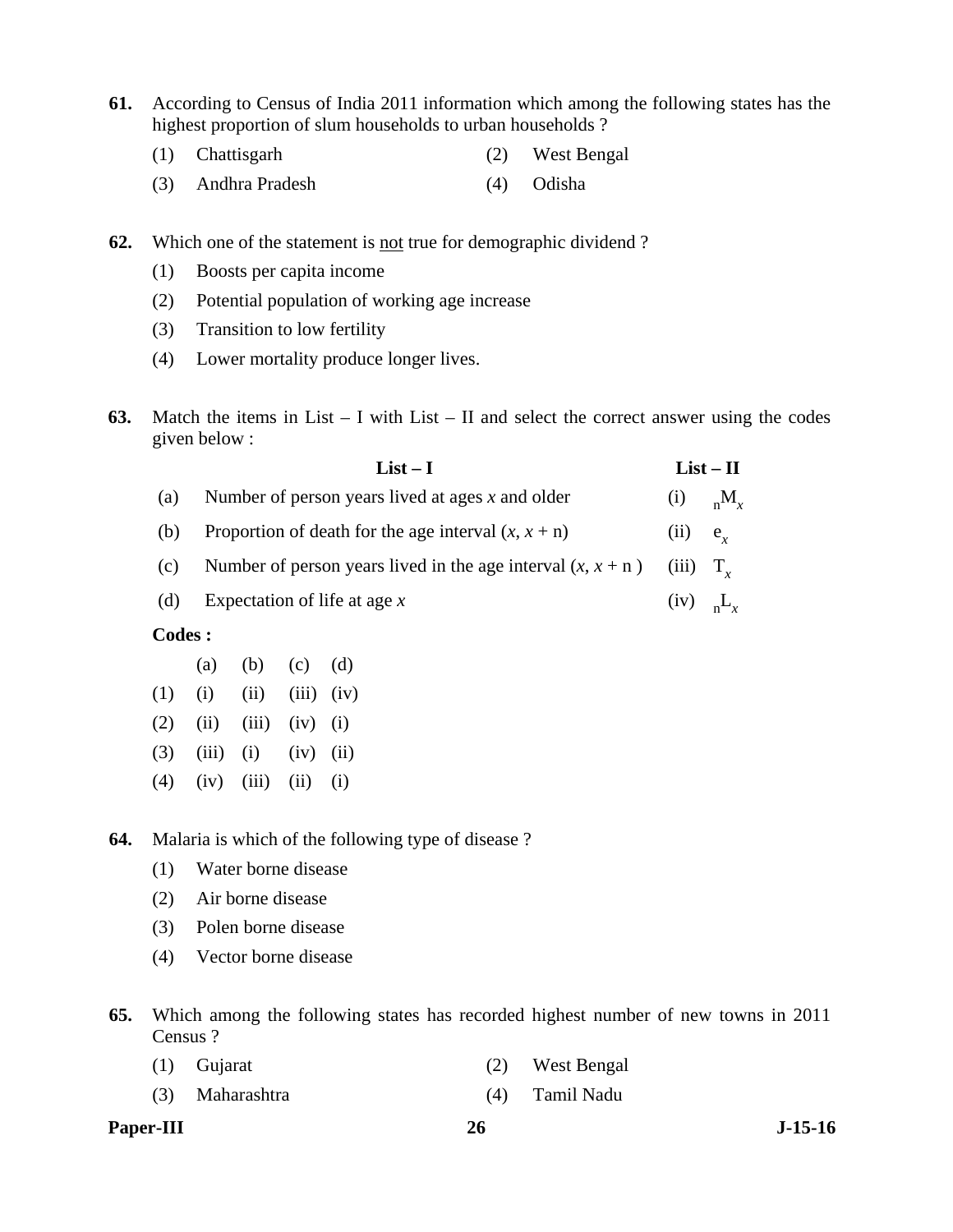- 61. भारत की जनगणना-2011 की सूचना के अनुसार, निम्नलिखित में से किस राज्य में नगरीय परिवारों की तुलना में झुग्गी बस्तियों के परिवारों का उच्चतम अनुपात है ?
	- $(1)$  छत्तीसगढ़  $(2)$  पश्चिम बंगाल
	- (3) आंध्रप्रदेश (4) ओड़ीशा
- **62.** निम्नलिखित में से कौन-सा कथन जनसांख्यिकीय लाभांश के लिये सही नहीं है ?
	- (1) प्रति व्यक्ति आय में वृद्धि
	- (2) कार्यकारी उम्र वाले लोगों की जनसंख्या में वृद्धि
	- (3) पजननता की ओर संक्रमण
	- (4) निम्न मृत्यु दर से दीर्घायु जीवन होता है ।

63. सूची-I की मदों को सूची – II की मदों से सुमेलित कीजिए और नीचे दिये गये कूट से सही उत्तर का चयन कीजिए :

|     | सची – $\mathbf I$                                                                  |                    | सूची – II                   |
|-----|------------------------------------------------------------------------------------|--------------------|-----------------------------|
| (a) | $\overline{\mathcal{X}}$ उम्र तथा उससे अधिक उम्र पर जीवित व्यक्ति वर्षों की संख्या |                    | $(i)$ $_{n}$ M <sub>r</sub> |
|     | (b) उम्र अंतराल हेतु मृत्यु $(x, x + n)$ का अनुपात                                 | $(ii)$ $e_r$       |                             |
|     | (c) उम्र अन्तराल $(x, x + n)$ पर जीवित व्यक्ति-वर्षों की संख्या                    | $(iii)$ $T_r$      |                             |
|     | (d) $x \overline{3}$ म में जीवन प्रत्याशा                                          | $(iv)$ $_{n}L_{r}$ |                             |

 $\Phi$ **:** 

|  | (a) (b) (c) (d)                     |  |
|--|-------------------------------------|--|
|  | $(1)$ $(ii)$ $(iii)$ $(iii)$ $(iv)$ |  |
|  | $(2)$ $(ii)$ $(iii)$ $(iv)$ $(i)$   |  |
|  | $(3)$ $(iii)$ $(i)$ $(iv)$ $(ii)$   |  |
|  | $(4)$ $(iv)$ $(iii)$ $(ii)$ $(i)$   |  |

**64.** मलेरिया निम्न से किस प्रकार की बीमारी है ?

- $(1)$  एक जल-जनित बीमारी
- (2) एक वायू-जनित बीमारी
- (3) एक पराग-जनित (पोलन बोर्न) बीमारी
- (4) एक रोगवाहक (वेक्टरबोर्न) बीमारी

65. • जनगणना-2011 में निम्नलिखित में से किस राज्य ने सर्वाधिक नये कस्बों की संख्या दर्ज कराई है ?

- $(1)$  गुजरात  $(2)$  पश्चिम बंगाल
- (3) महाराष्ट्र (4) तमिलनाडु

**J-15-16 27 Paper-III**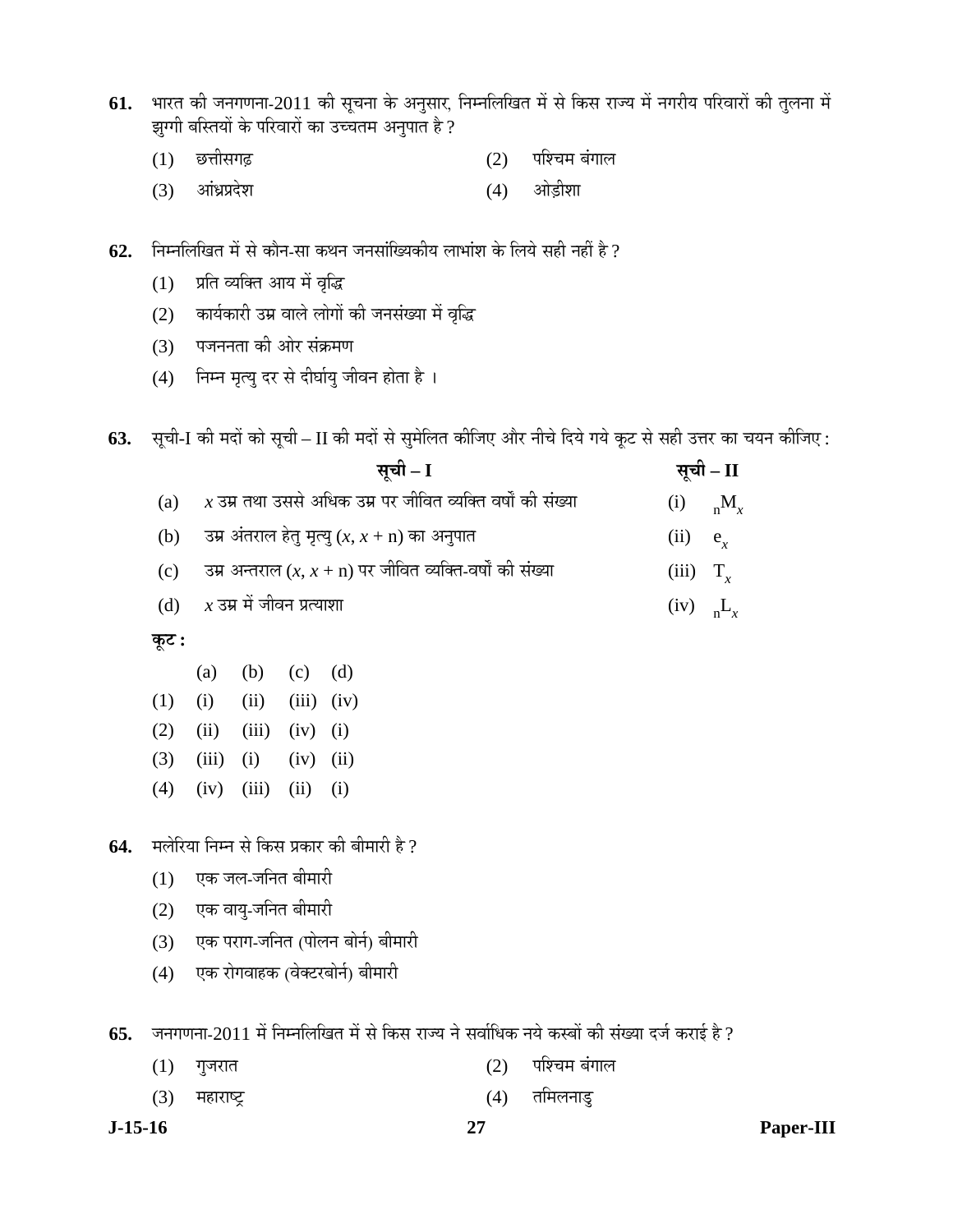| 66. | Arrange the following states, high to low, by their coverage of pregnant women with three<br>or more ante-natal check up (NFHS-3): |                                               |                               |       |      |       |                                               |                            |                                                                                      |  |  |  |  |
|-----|------------------------------------------------------------------------------------------------------------------------------------|-----------------------------------------------|-------------------------------|-------|------|-------|-----------------------------------------------|----------------------------|--------------------------------------------------------------------------------------|--|--|--|--|
|     | (a)                                                                                                                                | Kerala                                        |                               |       |      | (b)   |                                               |                            | Tamil Nadu                                                                           |  |  |  |  |
|     | (c)                                                                                                                                |                                               | Karnataka                     |       |      |       |                                               | (d)                        | Andhra Pradesh                                                                       |  |  |  |  |
|     | Codes:                                                                                                                             |                                               |                               |       |      |       |                                               |                            |                                                                                      |  |  |  |  |
|     | (1)                                                                                                                                | Kerala, Tamil Nadu, Karnataka, Andhra Pradesh |                               |       |      |       |                                               |                            |                                                                                      |  |  |  |  |
|     | (2)                                                                                                                                | Tamil Nadu, Kerala, Andhra Pradesh, Karnataka |                               |       |      |       |                                               |                            |                                                                                      |  |  |  |  |
|     | (3)                                                                                                                                | Tamil Nadu, Kerala, Karnataka, Andhra Pradesh |                               |       |      |       |                                               |                            |                                                                                      |  |  |  |  |
|     | (4)                                                                                                                                |                                               |                               |       |      |       | Kerala, Tamil Nadu, Andhra Pradesh, Karnataka |                            |                                                                                      |  |  |  |  |
| 67. |                                                                                                                                    |                                               |                               |       |      |       |                                               |                            | The migration tables provided by Census of India does not give information on :      |  |  |  |  |
|     | (1)                                                                                                                                |                                               | Migration by gender           |       |      |       |                                               | (2)                        | Migration by age                                                                     |  |  |  |  |
|     | (3)                                                                                                                                |                                               | Remittances send by migrants  |       |      |       |                                               | (4)                        | Interstate migration                                                                 |  |  |  |  |
|     |                                                                                                                                    |                                               |                               |       |      |       |                                               |                            |                                                                                      |  |  |  |  |
| 68. |                                                                                                                                    |                                               |                               |       |      |       |                                               | (2)                        | The sex structure of any population is determined by the past trends of              |  |  |  |  |
|     | Sex ratio at birth<br>(1)                                                                                                          |                                               |                               |       |      |       | Sex differential in mortality                 |                            |                                                                                      |  |  |  |  |
|     | (3)                                                                                                                                |                                               | Sex differential in migration |       |      |       |                                               | (4)                        | All the above                                                                        |  |  |  |  |
| 69. |                                                                                                                                    |                                               |                               |       |      |       |                                               |                            | Match the following items in $List - I$ with items in $List - II$ .                  |  |  |  |  |
|     |                                                                                                                                    | $List-I$<br>$List - II$                       |                               |       |      |       |                                               |                            |                                                                                      |  |  |  |  |
|     | (a)                                                                                                                                |                                               | <b>Montreal Protocol</b>      |       |      | (i)   | Ozone depletion                               |                            |                                                                                      |  |  |  |  |
|     | (b)                                                                                                                                |                                               | Rio-Summit                    |       |      | (ii)  | Green House Gas                               |                            |                                                                                      |  |  |  |  |
|     | (c)                                                                                                                                |                                               | <b>Ramsar Convention</b>      |       |      | (iii) | Convention on biological diversity            |                            |                                                                                      |  |  |  |  |
|     | (d)                                                                                                                                | Kyoto Protocol                                |                               |       |      | (iv)  |                                               | <b>Wetlands Convention</b> |                                                                                      |  |  |  |  |
|     | <b>Codes:</b>                                                                                                                      |                                               |                               |       |      |       |                                               |                            |                                                                                      |  |  |  |  |
|     |                                                                                                                                    | (a)                                           | (b)                           | (c)   | (d)  |       |                                               |                            |                                                                                      |  |  |  |  |
|     | (1)                                                                                                                                | (i)                                           | (ii)                          | (iii) | (iv) |       |                                               |                            |                                                                                      |  |  |  |  |
|     | (2)                                                                                                                                | (ii)                                          | (iii)                         | (iv)  | (i)  |       |                                               |                            |                                                                                      |  |  |  |  |
|     | (3)                                                                                                                                | (i)                                           | (iii)                         | (iv)  | (ii) |       |                                               |                            |                                                                                      |  |  |  |  |
|     | (4)                                                                                                                                | (ii)                                          | (iv)                          | (i)   | (ii) |       |                                               |                            |                                                                                      |  |  |  |  |
| 70. |                                                                                                                                    |                                               |                               |       |      |       |                                               |                            | What is the proportion of poor according to $68th$ Round of NSSO (2011-12) in India? |  |  |  |  |

(1) 20.9% (2) 21.9%

(3) 22.9% (4) 25.9%

**Paper-III** 28 J-15-16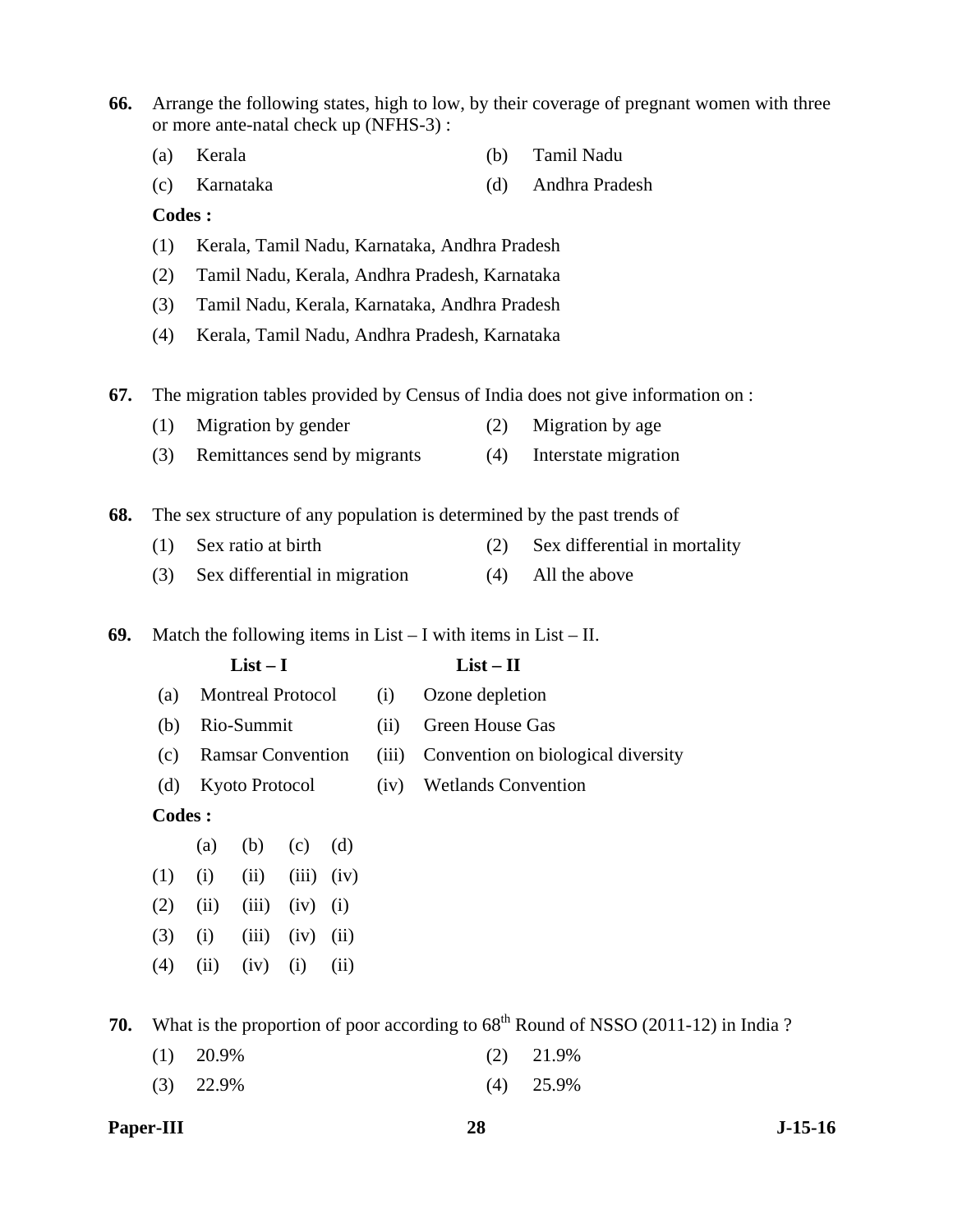| 66. | गर्भवती महिलाओं की तीन या तीन से ज्यादा बार प्रसव-पूर्व जाँच (NFHS-3) के संदर्भ में निम्न राज्यों को उच्च से<br>निम्न क्रम में व्यवस्थित करें : |                                      |                                      |       |      |       |                    |     |                                                                                   |  |  |  |
|-----|-------------------------------------------------------------------------------------------------------------------------------------------------|--------------------------------------|--------------------------------------|-------|------|-------|--------------------|-----|-----------------------------------------------------------------------------------|--|--|--|
|     | (a)                                                                                                                                             | केरल                                 |                                      |       |      |       |                    | (b) | तमिलनाडु                                                                          |  |  |  |
|     | (c)                                                                                                                                             | कर्नाटक                              |                                      |       |      |       |                    | (d) | आंध्रप्रदेश                                                                       |  |  |  |
|     | कूट :                                                                                                                                           |                                      |                                      |       |      |       |                    |     |                                                                                   |  |  |  |
|     | (1)                                                                                                                                             |                                      | केरल, तमिलनाडु, कर्नाटक, आंध्रप्रदेश |       |      |       |                    |     |                                                                                   |  |  |  |
|     | (2)                                                                                                                                             | तमिलनाडु, केरल, आंध्रप्रदेश, कर्नाटक |                                      |       |      |       |                    |     |                                                                                   |  |  |  |
|     | (3)                                                                                                                                             | तमिलनाडु, केरल, कर्नाटक, आंध्रप्रदेश |                                      |       |      |       |                    |     |                                                                                   |  |  |  |
|     | (4)                                                                                                                                             |                                      | केरल, तमिलनाडु, आंध्रप्रदेश, कर्नाटक |       |      |       |                    |     |                                                                                   |  |  |  |
| 67. | भारत की जनगणना में दी गई प्रवसन तालिका निम्नलिखित में से किसकी सूचना प्रदान नहीं करती है ?                                                      |                                      |                                      |       |      |       |                    |     |                                                                                   |  |  |  |
|     | (1)                                                                                                                                             |                                      | लिंग के अनुसार प्रवसन                |       |      |       |                    | (2) | उम्र के अनुसार प्रवसन                                                             |  |  |  |
|     | (3)                                                                                                                                             |                                      |                                      |       |      |       |                    |     | प्रवासियों द्वारा भेजे गए धन-प्रेषण (रेमिटेन्सेज) (4) अंतर-राज्यीय प्रवसन         |  |  |  |
| 68. |                                                                                                                                                 |                                      |                                      |       |      |       |                    |     | किसी जनसंख्या की लैंगिक संरचना किस विगत रूझान द्वारा निर्धारित की जाती है ?       |  |  |  |
|     | (1)                                                                                                                                             |                                      | जन्म के समय लैंगिक अनुपात            |       |      |       |                    | (2) | मृत्युता में लैंगिक विभेदक (सेक्स डिफरेन्शियल)                                    |  |  |  |
|     | (3)                                                                                                                                             |                                      | प्रवसन में लैंगिक विभेदक             |       |      |       |                    | (4) | उपरोक्त सभी                                                                       |  |  |  |
|     |                                                                                                                                                 |                                      |                                      |       |      |       |                    |     |                                                                                   |  |  |  |
| 69. |                                                                                                                                                 |                                      |                                      |       |      |       |                    |     | सूची – I में दी गई मदों को सूची – II में दी गई मदों के साथ सुमेलित कीजिए :        |  |  |  |
|     |                                                                                                                                                 |                                      | सूची – I                             |       |      |       | सूची – II          |     |                                                                                   |  |  |  |
|     | (a)                                                                                                                                             |                                      | मॉन्ट्रियल प्रोटोकाल                 |       |      |       |                    |     | (i) आेजोन का कम रिक्तीकरण (डिप्लीशन)                                              |  |  |  |
|     | (b)                                                                                                                                             |                                      | रिओ शिखर सम्मेलन                     |       |      | (ii)  | ग्रीन हाउस गैस     |     |                                                                                   |  |  |  |
|     | (c)                                                                                                                                             |                                      | रामसार समागम                         |       |      | (iii) |                    |     | जैविक विविधता पर समागम                                                            |  |  |  |
|     | (d)                                                                                                                                             |                                      | क्योटो प्रोटोकोल                     |       |      | (iv)  | गीली भूमि पर समागम |     |                                                                                   |  |  |  |
|     | कूट :                                                                                                                                           |                                      |                                      |       |      |       |                    |     |                                                                                   |  |  |  |
|     |                                                                                                                                                 | (a)                                  | (b)                                  | (c)   | (d)  |       |                    |     |                                                                                   |  |  |  |
|     | (1)                                                                                                                                             | (i)                                  | (ii)                                 | (iii) | (iv) |       |                    |     |                                                                                   |  |  |  |
|     | (2)                                                                                                                                             | (ii)                                 | (iii)                                | (iv)  | (i)  |       |                    |     |                                                                                   |  |  |  |
|     | (3)                                                                                                                                             | (i)                                  | (iii)                                | (iv)  | (ii) |       |                    |     |                                                                                   |  |  |  |
|     | (4)                                                                                                                                             | (ii)                                 | (iv)                                 | (i)   | (ii) |       |                    |     |                                                                                   |  |  |  |
| 70. |                                                                                                                                                 |                                      |                                      |       |      |       |                    |     | भारत में एन.एस.एस.ओ. के 68वें दौर (2011-12) के अनुसार गरीबों का अनुपात कितना है ? |  |  |  |
|     | (1)                                                                                                                                             | $20.9$ प्रतिशत                       |                                      |       |      |       |                    | (2) | $21.9$ प्रतिशत                                                                    |  |  |  |
|     | (3)                                                                                                                                             | $22.9$ प्रतिशत                       |                                      |       |      |       |                    |     | $25.9$ प्रतिशत                                                                    |  |  |  |

**J-15-16 29 Paper-III**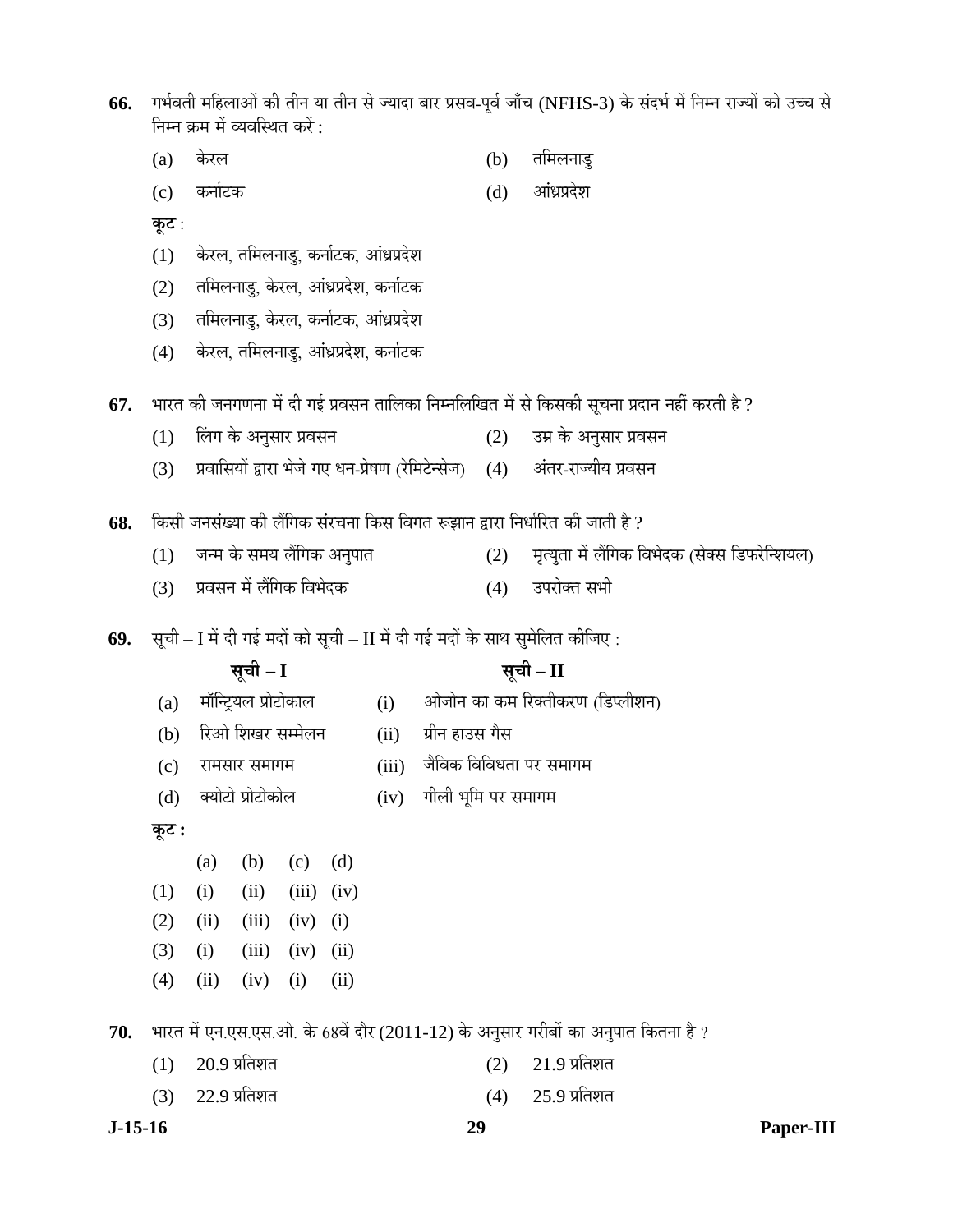- **71.** Which among the following statements is not correct according to Esther Boserup ?
	- (1) In those times of pressure, people will find out ways to increase the production of food by increasing work force, machinery, fertilizers etc.
	- (2) Slash and burn methods followed to clear fields to restore soil fertility.
	- (3) Food is not sufficient for everyone, the extra people have to die.
	- (4) Size and growth of population depend on food supply and agricultural methods.
- **72.** Currently available population projections made by the Expert Committee on population projections cover the projections for which of the following period ?
	- (1) 2001-2026 (2) 2006-2026
	- (3) 2006-2031 (4) 2011-2036
- **73.** According to NFHS-3, which of the following major State of India (population > 20 million) has reported highest prevalence of spacing methods ?
	- (1) Haryana (2) Punjab
	- (3) UP (4) West Bengal
- **74.** Given the following data for the year 2015 and assuming no migration, which expression can be used to compute mid-2015 population ?

Data:

- $P =$  Population in the beginning of year 2015
- $D =$  Deaths in the year 2015

 $B =$  Births in the year 2015

**Codes :** 

- (1)  $2P + B D$  (2)  $P + \frac{1}{2}(B D)$ (3)  $P + \frac{1}{2}B$  $\frac{1}{2}B$  (4)  $P + \frac{1}{2}D$
- **75.** Arrange the following landmarks in India's family welfare program sequentially, from early to later years and select correct code using given below codes :
	- (a) Population policy
	- (b) Universal Immunization Programme
	- (c) Child Survival and Safe Motherhood (CSSM) Programme
	- (d) Target free approach

**Codes :** 

(3) (c), (b), (d), (a) (4) (b), (d), (c), (a)

\_\_\_\_\_\_\_\_\_\_\_\_\_\_\_\_\_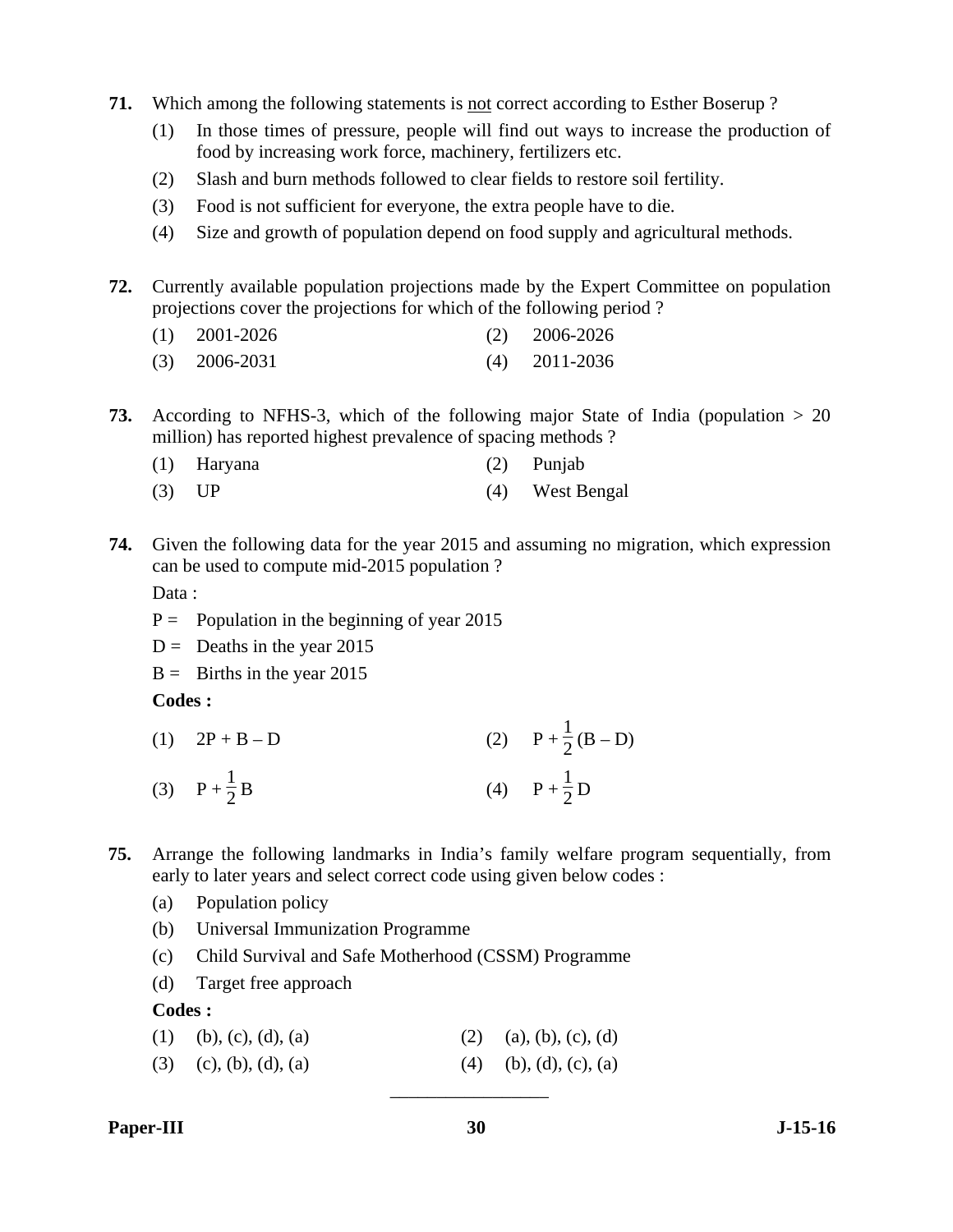- 71. इस्थर बोसरप के अनुसार निम्नलिखित में से कौन-सा कथन सही नहीं है ?
	- (1) दबाव के समय में भी लोग कार्य बल, मशनीरी, ऊर्वरक आदि में वृद्धि कर खाद्यान्न का उत्पादन बढ़ाने के उपाय ढँढेंगे ।
	- (2) मदा ऊर्वरता बनाये रखने के लिये खेतों को साफ करने के बाद झम कृषि (कर्तन दहन) विधि का उपयोग होता है $\perp$
	- (3) हर व्यक्ति के लिये भोजन पर्याप्त नहीं है, अतिरिक्त जनों को मरना होगा ।
	- (4) जनसंख्या का आकार तथा वृद्धि खाद्य आपूर्ति तथा कृषि विधियों पर निर्भर करते हैं ।
- 72. जनसंख्या प्रक्षेपण की विशेषज्ञ समिति द्वारा किया गया वर्तमान में उपलब्ध जनसंख्या प्रक्षेपण निम्न में से किस अवधि को कवर करता है ?
	- (1) 2001-2026 (2) 2006-2026
	- (3) 2006-2031 (4) 2011-2036
- **73.** एन एफ एच एस-3 (NFHS-3) के अनुसार, भारत के किस बड़े राज्य (20 करोड़ से ज्यादा आबादी वाले) में गर्भनिरोध के लिए अंतराल उपाय सबसे ज्यादा प्रचलित है ?
	- $(1)$  हरियाणा  $(2)$  पंजाब
	- (3) उत्तर प्रदेश चिक्री करती हो उत्तर प्रदेश करती हो। उत्तर प्रदेश करती हो उत्तर करती हो अपने उत्तर अपने अपने
- 74. यदि वर्ष 2015 के लिए निम्न आँकड़े दिए गए हों और कोई प्रवासन नहीं हुआ हो, तो मध्य 2015 की जनसंख्या की गणना को व्यक्त करने के लिए किस अभिव्यक्ति का उपयोग करेंगे ? डाटा $\cdot$ 
	- $P = \overline{q}$ वर्ष 2015 के आरंभ में जनसंख्या
	- $D = \vec{a}$ र्ष 2015 में हुई मृत्यु संख्या
	- $B = \overline{a}$ र्ष 2015 में हुए जन्म

**Ûæú™ü :** 

- (1)  $2P + B D$  (2)  $P + \frac{1}{2}(B D)$ (3)  $P + \frac{1}{2}B$  $\frac{1}{2}B$  (4)  $P + \frac{1}{2}D$
- $75.$  भारत के परिवार कल्याण कार्यक्रम की निम्न महत्त्वपूर्ण घटनाओं को पूर्व से आधुनिक के क्रम में लगाएँ । कुट की सहायता से सही उत्तर का चयन करें ।
	- $(a)$  जनसंख्या नीति
	- (b) सार्वभौमिक प्रतिरक्षण कार्यक्रम
	- (c) बाल जीवितता तथा सुरक्षित मातृत्व (CSSM) कार्यक्रम

(d) लक्ष्य उपागम

**Ûæú™ü :** 

- (1) (b), (c), (d), (a) (2) (a), (b), (c), (d)
- (3) (c), (b), (d), (a) (4) (b), (d), (c), (a)